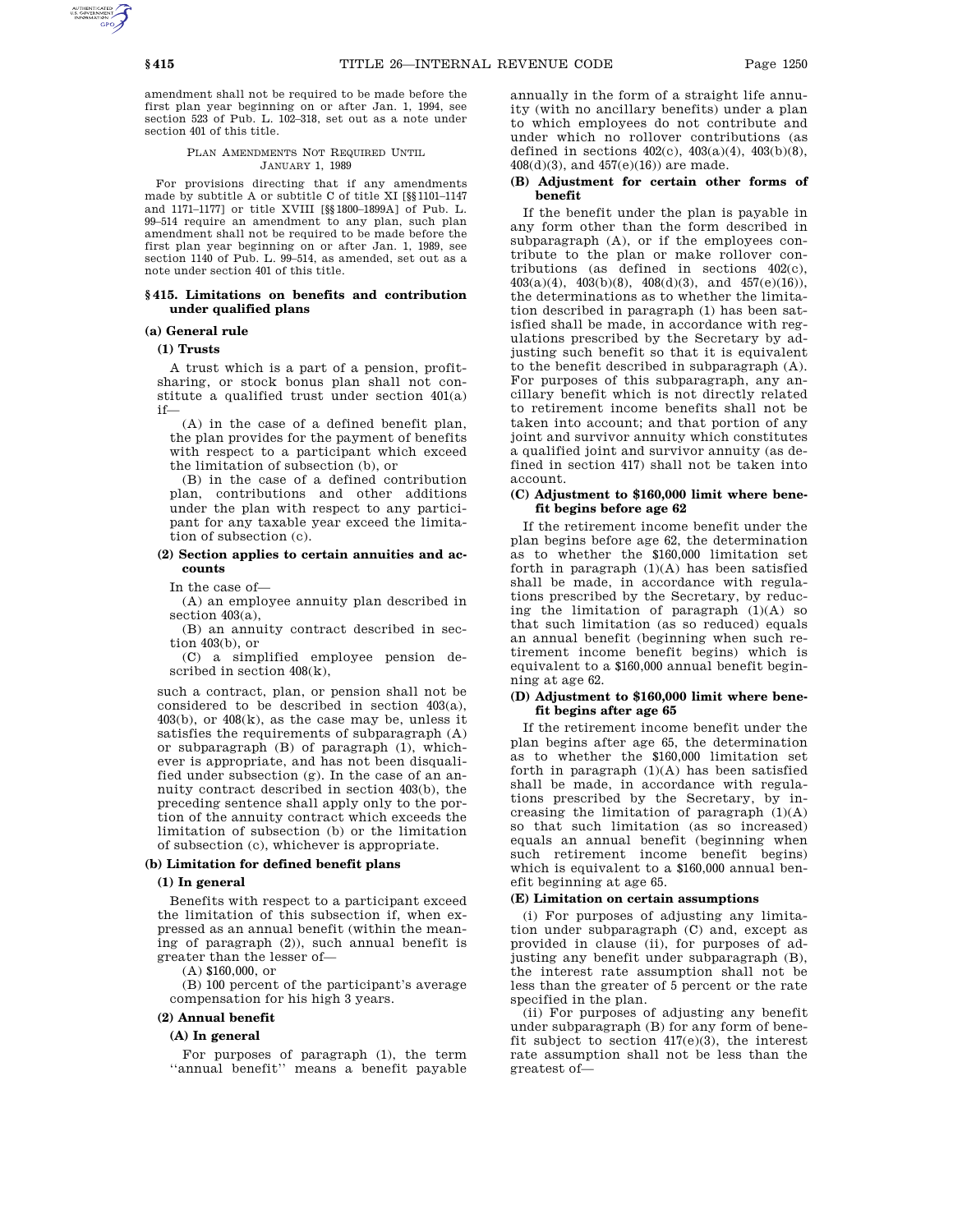(I) 5.5 percent,

(II) the rate that provides a benefit of not more than 105 percent of the benefit that would be provided if the applicable interest rate (as defined in section  $417(e)(3)$ ) were the interest rate assumption, or

(III) the rate specified under the plan.

(iii) For purposes of adjusting any limitation under subparagraph (D), the interest rate assumption shall not be greater than the lesser of 5 percent or the rate specified in the plan.

(iv) For purposes of this subsection, no adjustments under subsection (d)(1) shall be taken into account before the year for which such adjustment first takes effect.

(v) For purposes of adjusting any benefit or limitation under subparagraph (B), (C), or (D), the mortality table used shall be the applicable mortality table (within the meaning of section  $417(e)(3)(B)$ ).

(vi) In the case of a plan maintained by an eligible employer (as defined in section  $408(p)(2)(C)(i)$ , clause (ii) shall be applied without regard to subclause (II) thereof.

## **[(F) Repealed. Pub. L. 107–16, title VI, § 611(a)(5)(A), June 7, 2001, 115 Stat. 97]**

### **(G) Special limitation for qualified police or firefighters**

In the case of a qualified participant, subparagraph (C) of this paragraph shall not apply.

### **(H) Qualified participant defined**

For purposes of subparagraph (G), the term ''qualified participant'' means a participant—

(i) in a defined benefit plan which is maintained by a State, Indian tribal government (as defined in section 7701(a)(40)), or any political subdivision thereof,

(ii) with respect to whom the period of service taken into account in determining the amount of the benefit under such defined benefit plan includes at least 15 years of service of the participant—

(I) as a full-time employee of any police department or fire department which is organized and operated by the State, Indian tribal government (as so defined), or any political subdivision maintaining such defined benefit plan to provide police protection, firefighting services, or emergency medical services for any area within the jurisdiction of such State, Indian tribal government (as so defined), or any political subdivision, or

(II) as a member of the Armed Forces of the United States.

## **(I) Exemption for survivor and disability benefits provided under governmental plans**

Subparagraph (C) of this paragraph and paragraph (5) shall not apply to—

(i) income received from a governmental plan (as defined in section 414(d)) as a pension, annuity, or similar allowance as the result of the recipient becoming disabled by reason of personal injuries or sickness, or

(ii) amounts received from a governmental plan by the beneficiaries, survivors, or the estate of an employee as the result of the death of the employee.

# **(3) Average compensation for high 3 years**

For purposes of paragraph (1), a participant's high 3 years shall be the period of consecutive calendar years (not more than 3) during which the participant had the greatest aggregate compensation from the employer. In the case of an employee within the meaning of section 401(c)(1), the preceding sentence shall be applied by substituting for ''compensation from the employer'' the following: ''the participant's earned income (within the meaning of section  $401(c)(2)$  but determined without regard to any exclusion under section 911)''.

## **(4) Total annual benefits not in excess of \$10,000**

Notwithstanding the preceding provisions of this subsection, the benefits payable with respect to a participant under any defined benefit plan shall be deemed not to exceed the limitation of this subsection if—

(A) the retirement benefits payable with respect to such participant under such plan and under all other defined benefit plans of the employer do not exceed \$10,000 for the plan year, or for any prior plan year, and

(B) the employer has not at any time maintained a defined contribution plan in which the participant participated.

## **(5) Reduction for participation or service of less than 10 years**

## **(A) Dollar limitation**

In the case of an employee who has less than 10 years of participation in a defined benefit plan, the limitation referred to in paragraph  $(1)(A)$  shall be the limitation determined under such paragraph (without regard to this paragraph) multiplied by a fraction—

(i) the numerator of which is the number of years (or part thereof) of participation in the defined benefit plan of the employer, and

(ii) the denominator of which is 10.

## **(B) Compensation and benefits limitations**

The provisions of subparagraph (A) shall apply to the limitations under paragraphs  $(1)(B)$  and  $(4)$ , except that such subparagraph shall be applied with respect to years of service with an employer rather than years of participation in a plan.

## **(C) Limitation on reduction**

In no event shall subparagraph (A) or (B) reduce the limitations referred to in paragraphs  $(1)$  and  $(4)$  to an amount less than  $\frac{1}{10}$ of such limitation (determined without regard to this paragraph).

## **(D) Application to changes in benefit structure**

To the extent provided in regulations, subparagraph (A) shall be applied separately with respect to each change in the benefit structure of a plan.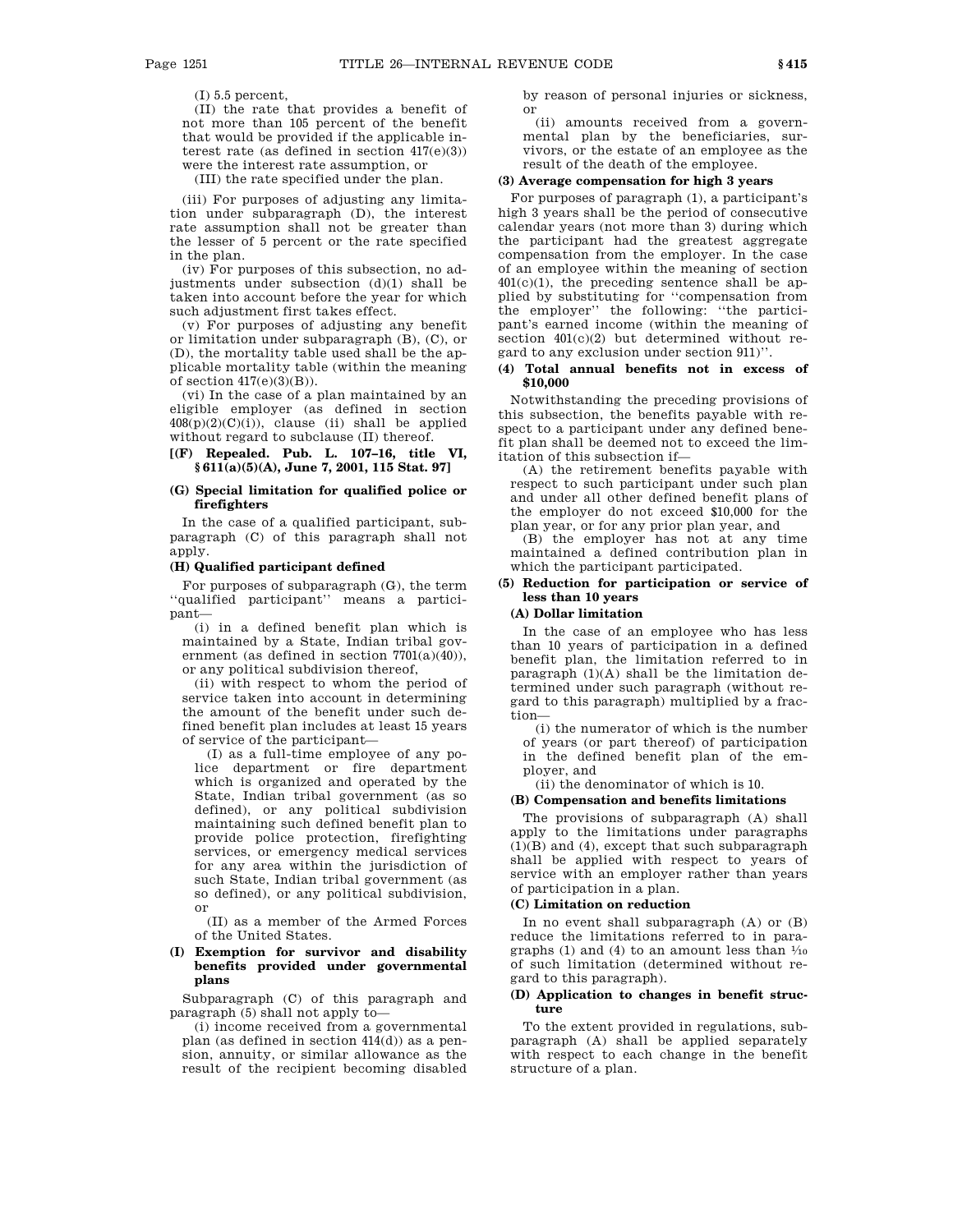# **(6) Computation of benefits and contributions**

The computation of—

(A) benefits under a defined contribution plan, for purposes of section  $401(a)(4)$ ,

(B) contributions made on behalf of a participant in a defined benefit plan, for purposes of section 401(a)(4), and

(C) contributions and benefits provided for a participant in a plan described in section 414(k), for purposes of this section

shall not be made on a basis inconsistent with regulations prescribed by the Secretary.

### **(7) Benefits under certain collectively bargained plans**

For a year, the limitation referred to in paragraph (1)(B) shall not apply to benefits with respect to a participant under a defined benefit plan (other than a multiemployer plan)—

(A) which is maintained for such year pursuant to a collective bargaining agreement between employee representatives and one or more employers,

(B) which, at all times during such year, has at least 100 participants,

(C) under which benefits are determined solely by reference to length of service, the particular years during which service was rendered, age at retirement, and date of retirement,

(D) which provides that an employee who has at least 4 years of service has a nonforfeitable right to 100 percent of his accrued benefit derived from employer contributions, and

(E) which requires, as a condition of participation in the plan, that an employee complete a period of not more than 60 consecutive days of service with the employer or employers maintaining the plan.

This paragraph shall not apply to a participant whose compensation for any 3 years during the 10-year period immediately preceding the year in which he separates from service exceeded the average compensation for such 3 years of all participants in such plan. This paragraph shall not apply to a participant for any period for which he is a participant under another plan to which this section applies which is maintained by an employer maintaining this plan. For any year for which the paragraph applies to benefits with respect to a participant, paragraph (1)(A) and subsection  $(d)(1)(A)$  shall be applied with respect to such participant by substituting one-half the amount otherwise applicable for such year under paragraph (1)(A) for "\$160,000".

#### **(8) Social security retirement age defined**

For purposes of this subsection, the term ''social security retirement age'' means the age used as the retirement age under section 216(*l*) of the Social Security Act, except that such section shall be applied—

(A) without regard to the age increase factor, and

(B) as if the early retirement age under section  $216(l)(2)$  of such Act were  $62.$ 

## **(9) Special rule for commercial airline pilots (A) In general**

Except as provided in subparagraph (B), in the case of any participant who is a commercial airline pilot, if, as of the time of the participant's retirement, regulations prescribed by the Federal Aviation Administration require an individual to separate from service as a commercial airline pilot after attaining any age occurring on or after age 60 and before age 62, paragraph (2)(C) shall be applied by substituting such age for age 62.

## **(B) Individuals who separate from service before age 60**

If a participant described in subparagraph (A) separates from service before age 60, the rules of paragraph (2)(C) shall apply.

### **(10) Special rule for State, Indian tribal, and local government plans**

## **(A) Limitation to equal accrued benefit**

In the case of a plan maintained for its employees by any State or political subdivision thereof, or by any agency or instrumentality of the foregoing, or a governmental plan described in the last sentence of section 414(d) (relating to plans of Indian tribal governments), the limitation with respect to a qualified participant under this subsection shall not be less than the accrued benefit of the participant under the plan (determined without regard to any amendment of the plan made after October 14, 1987).

### **(B) Qualified participant**

For purposes of this paragraph, the term ''qualified participant'' means a participant who first became a participant in the plan maintained by the employer before January 1, 1990.

## **(C) Election**

## **(i) In general**

This paragraph shall not apply to any plan unless each employer maintaining the plan elects before the close of the 1st plan year beginning after December 31, 1989, to have this subsection (other than paragraph  $(2)(G)$ ).

### **(ii) Revocation of election**

An election under clause (i) may be revoked not later than the last day of the third plan year beginning after the date of the enactment of this clause. The revocation shall apply to all plan years to which the election applied and to all subsequent plan years. Any amount paid by a plan in a taxable year ending after the revocation shall be includible in income in such taxable year under the rules of this chapter in effect for such taxable year, except that, for purposes of applying the limitations imposed by this section, any portion of such amount which is attributable to any taxable year during which the election was in effect shall be treated as received in such taxable year.

## **(11) Special limitation rule for governmental and multiemployer plans**

In the case of a governmental plan (as defined in section  $414(d)$ ) or a multiemployer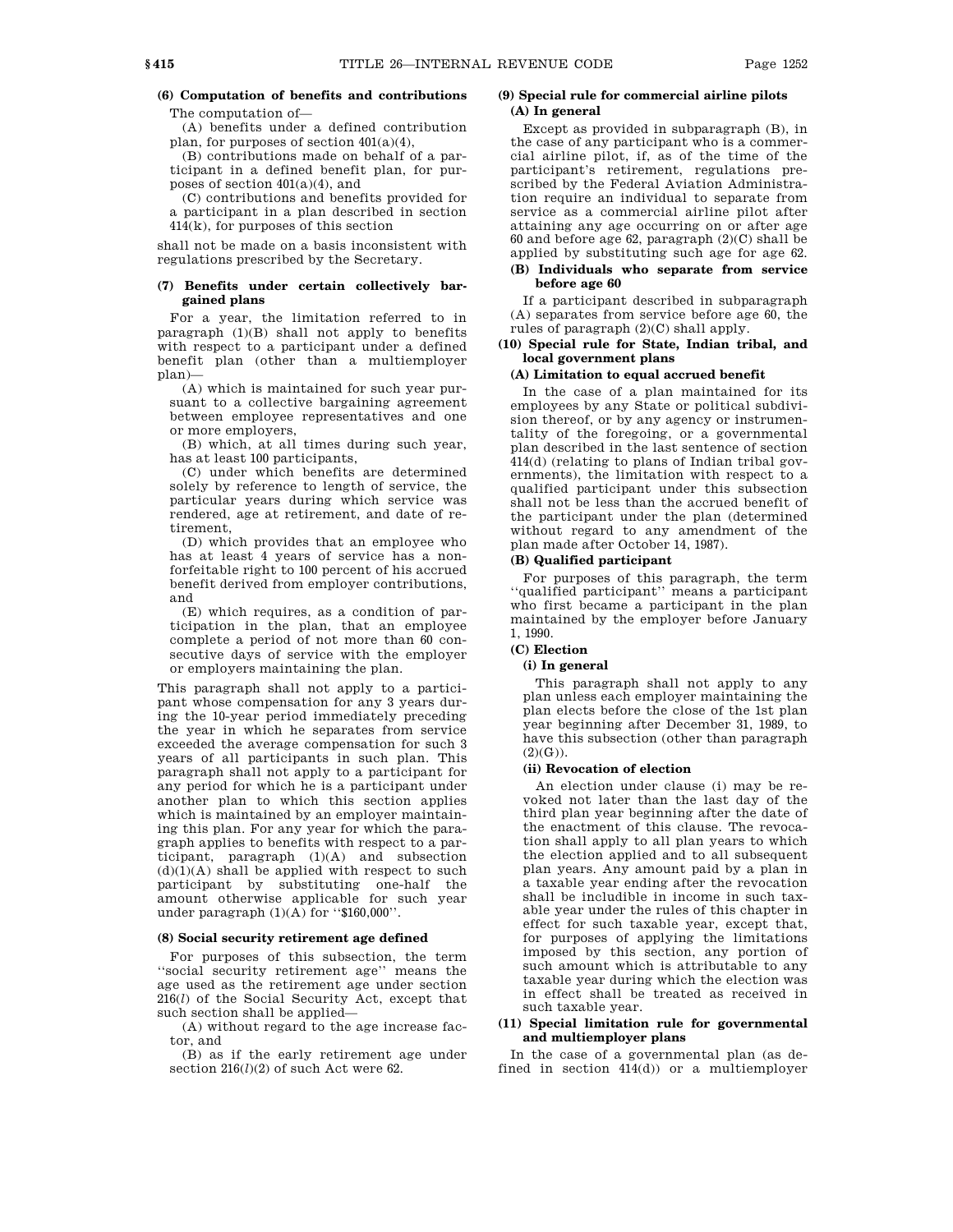plan (as defined in section 414(f)), subparagraph (B) of paragraph (1) shall not apply. Subparagraph (B) of paragraph (1) shall not apply to a plan maintained by an organization described in section  $3121(w)(3)(A)$  except with respect to highly compensated benefits. For purposes of this paragraph, the term ''highly compensated benefits'' means any benefits accrued for an employee in any year on or after the first year in which such employee is a highly compensated employee (as defined in section 414(q)) of the organization described in section  $3121(w)(3)(A)$ . For purposes of applying paragraph (1)(B) to highly compensated benefits, all benefits of the employee otherwise taken into account (without regard to this paragraph) shall be taken into account.

## **(c) Limitation for defined contribution plans**

## **(1) In general**

Contributions and other additions with respect to a participant exceed the limitation of this subsection if, when expressed as an annual addition (within the meaning of paragraph (2)) to the participant's account, such annual addition is greater than the lesser of—

(A) \$40,000, or

(B) 100 percent of the participant's compensation.

# **(2) Annual addition**

For purposes of paragraph (1), the term ''annual addition'' means the sum of any year of—

(A) employer contributions,

(B) the employee contributions, and

(C) forfeitures.

For the purposes of this paragraph, employee contributions under subparagraph (B) are determined without regard to any rollover contributions (as defined in sections 402(c), 403(a)(4), 403(b)(8), 408(d)(3), and 457(e)(16)) without regard to employee contributions to a simplified employee pension which are excludable from gross income under section  $408(k)(6)$ . Subparagraph (B) of paragraph (1) shall not apply to any contribution for medical benefits (within the meaning of section  $419A(f)(2)$ ) after separation from service which is treated as an annual addition.

## **(3) Participant's compensation**

For purposes of paragraph (1)—

#### **(A) In general**

The term ''participant's compensation'' means the compensation of the participant from the employer for the year.

## **(B) Special rule for self-employed individuals**

In the case of an employee within the meaning of section  $401(c)(1)$ , subparagraph (A) shall be applied by substituting ''the participant's earned income (within the meaning of section 401(c)(2) but determined without regard to any exclusion under section 911)'' for ''compensation of the participant from the employer''.

### **(C) Special rules for permanent and total disability**

In the case of a participant in any defined contribution plan—

(i) who is permanently and totally disabled (as defined in section 22(e)(3)),

(ii) who is not a highly compensated employee (within the meaning of section  $414(q)$ , and

(iii) with respect to whom the employer elects, at such time and in such manner as the Secretary may prescribe, to have this subparagraph apply,

the term ''participant's compensation'' means the compensation the participant would have received for the year if the participant was paid at the rate of compensation paid immediately before becoming permanently and totally disabled. This subparagraph shall apply only if contributions made with respect to amounts treated as compensation under this subparagraph are nonforfeitable when made. If a defined contribution plan provides for the continuation of contributions on behalf of all participants described in clause (i) for a fixed or determinable period, this subparagraph shall be applied without regard to clauses (ii) and (iii).

### **(D) Certain deferrals included**

The term ''participant's compensation'' shall include—

(i) any elective deferral (as defined in section  $402(g)(3)$ , and

(ii) any amount which is contributed or deferred by the employer at the election of the employee and which is not includible in the gross income of the employee by reason of section 125, 132(f)(4), or 457.

## **(E) Annuity contracts**

In the case of an annuity contract described in section 403(b), the term ''participant's compensation'' means the participant's includible compensation determined under section 403(b)(3).

**[(4) Repealed. Pub. L. 107–16, title VI, § 632(a)(3)(E), June 7, 2001, 115 Stat. 114]**

## **[(5) Repealed. Pub. L. 97–248, title II, § 238(d)(5), Sept. 3, 1982, 96 Stat. 513]**

### **(6) Special rule for employee stock ownership plans**

If no more than one-third of the employer contributions to an employee stock ownership plan (as described in section  $4975(e)(7)$ ) for a year which are deductible under paragraph (9) of section 404(a) are allocated to highly compensated employees (within the meaning of section  $414(q)$ , the limitations imposed by this section shall not apply to—

(A) forfeitures of employer securities (within the meaning of section 409) under such an employee stock ownership plan if such securities were acquired with the proceeds of a loan (as described in section 404(a)(9)(A)), or

(B) employer contributions to such an employee stock ownership plan which are deductible under section  $404(a)(9)(B)$  and charged against the participant's account.

The amount of any qualified gratuitous transfer (as defined in section  $664(g)(1)$ ) allocated to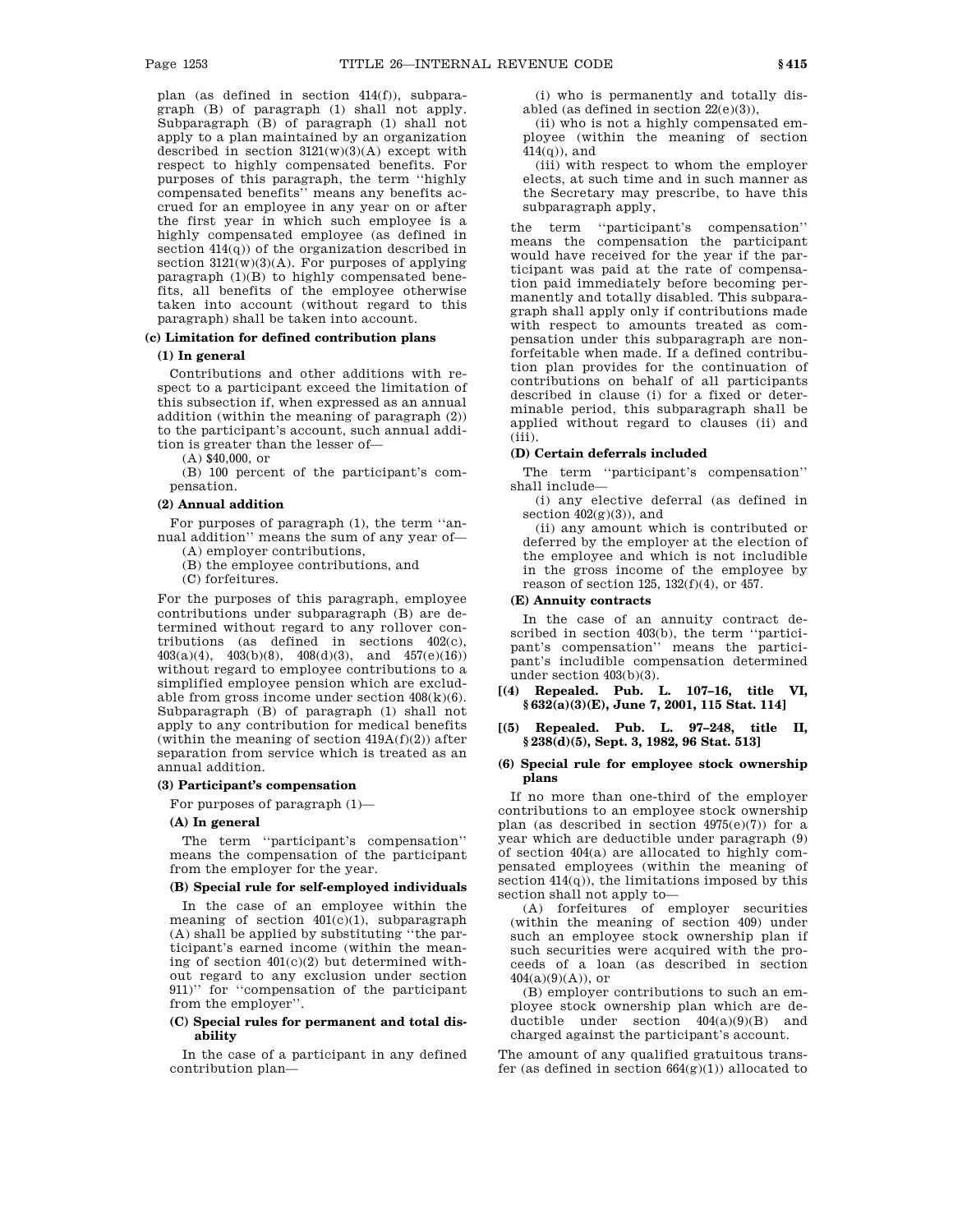a participant for any limitation year shall not exceed the limitations imposed by this section, but such amount shall not be taken into account in determining whether any other amount exceeds the limitations imposed by this section.

## **(7) Special rules relating to church plans (A) Alternative contribution limitation**

## **(i) In general**

Notwithstanding any other provision of this subsection, at the election of a participant who is an employee of a church or a convention or association of churches, including an organization described in section 414(e)(3)(B)(ii), contributions and other additions for an annuity contract or retirement income account described in section 403(b) with respect to such participant, when expressed as an annual addition to such participant's account, shall be treated as not exceeding the limitation of paragraph (1) if such annual addition is not in excess of \$10,000.

## **(ii) \$40,000 aggregate limitation**

The total amount of additions with respect to any participant which may be taken into account for purposes of this subparagraph for all years may not exceed \$40,000.

## **(B) Number of years of service for duly ordained, commissioned, or licensed ministers or lay employees**

For purposes of this paragraph—

(i) all years of service by—

(I) a duly ordained, commissioned, or licensed minister of a church, or (II) a lay person,

as an employee of a church, a convention or association of churches, including an organization described in  $414(e)(3)(B)(ii)$ , shall be considered as years of service for 1 employer, and

(ii) all amounts contributed for annuity contracts by each such church (or convention or association of churches) or such organization during such years for such minister or lay person shall be considered to have been contributed by 1 employer.

#### **(C) Foreign missionaries**

In the case of any individual described in subparagraph (B) performing services outside the United States, contributions and other additions for an annuity contract or retirement income account described in section 403(b) with respect to such employee, when expressed as an annual addition to such employee's account, shall not be treated as exceeding the limitation of paragraph (1) if such annual addition is not in excess of \$3,000. This subparagraph shall not apply with respect to any taxable year to any individual whose adjusted gross income for such taxable year (determined separately and without regard to community property laws) exceeds \$17,000.

## **(D) Annual addition**

For purposes of this paragraph, the term ''annual addition'' has the meaning given such term by paragraph (2).

## **(E) Church, convention or association of churches**

For purposes of this paragraph, the terms ''church'' and ''convention or association of churches'' have the same meaning as when used in section 414(e).

## **(d) Cost-of-living adjustments**

## **(1) In general**

The Secretary shall adjust annually—

(A) the \$160,000 amount in subsection  $(b)(1)(A)$ ,

(B) in the case of a participant who is separated from service, the amount taken into account under subsection (b)(1)(B), and

(C) the \$40,000 amount in subsection  $(c)(1)(A)$ ,

for increases in the cost-of-living in accordance with regulations prescribed by the Secretary.

## **(2) Method**

The regulations prescribed under paragraph (1) shall provide for—

(A) an adjustment with respect to any calendar year based on the increase in the applicable index for the calendar quarter ending September 30 of the preceding calendar year over such index for the base period, and

(B) adjustment procedures which are similar to the procedures used to adjust benefit amounts under section  $215(i)(2)(A)$  of the Social Security Act.

## **(3) Base period**

For purposes of paragraph (2)—

### **(A) \$160,000 amount**

The base period taken into account for purposes of paragraph (1)(A) is the calendar quarter beginning July 1, 2001.

## **(B) Separations after December 31, 1994**

The base period taken into account for purposes of paragraph (1)(B) with respect to individuals separating from service with the employer after December 31, 1994, is the calendar quarter beginning July 1 of the calendar year preceding the calendar year in which such separation occurs.

### **(C) Separations before January 1, 1995**

The base period taken into account for purposes of paragraph (1)(B) with respect to individuals separating from service with the employer before January 1, 1995, is the calendar quarter beginning October 1 of the calendar year preceding the calendar year in which such separation occurs.

### **(D) \$40,000 amount**

The base period taken into account for purposes of paragraph  $(1)(C)$  is the calendar quarter beginning July 1, 2001.

## **(4) Rounding**

## **(A) \$160,000 amount**

Any increase under subparagraph (A) of paragraph (1) which is not a multiple of \$5,000 shall be rounded to the next lowest multiple of \$5,000. This subparagraph shall also apply for purposes of any provision of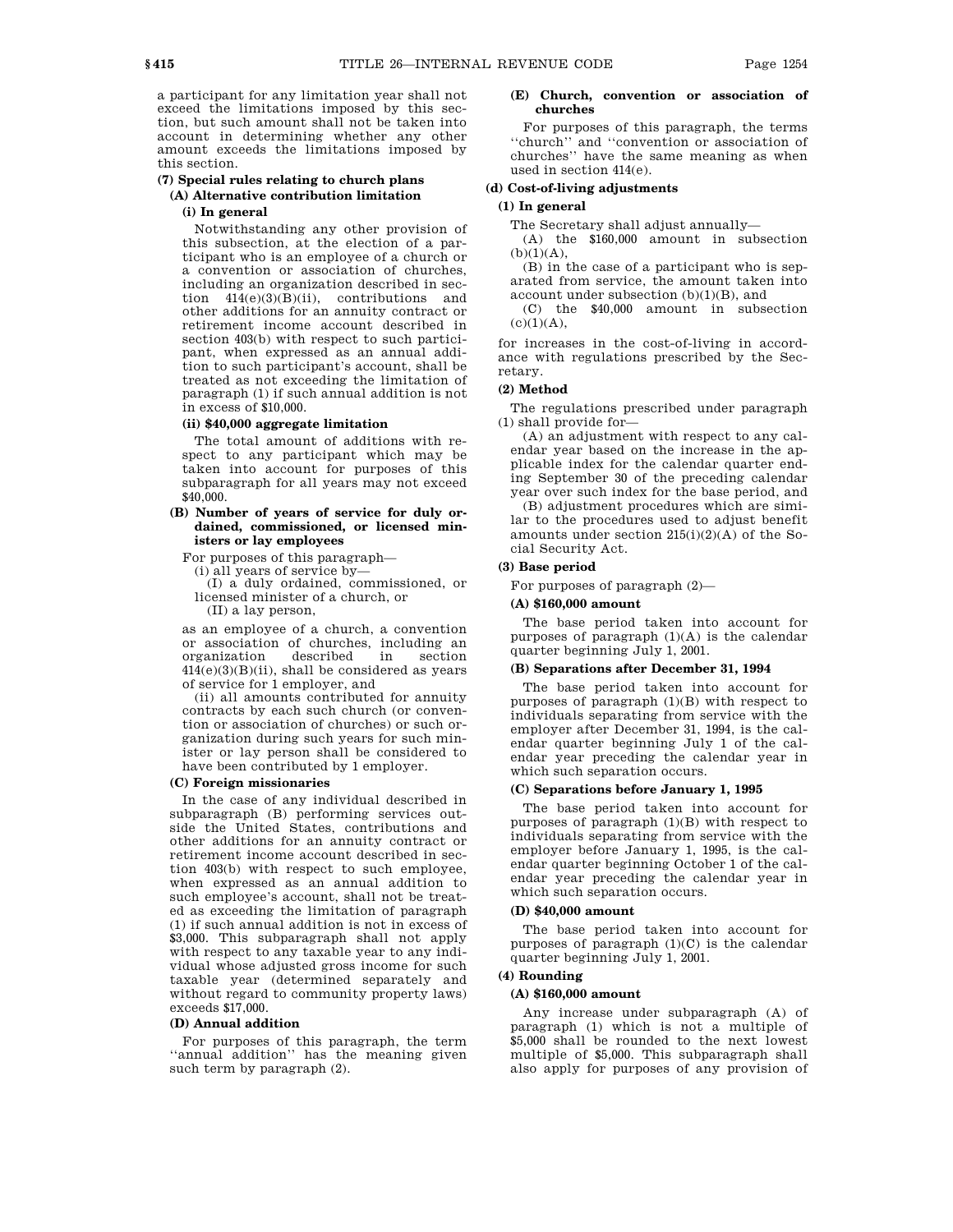this title that provides for adjustments in accordance with the method contained in this subsection, except to the extent provided in such provision.

### **(B) \$40,000 amount**

Any increase under subparagraph (C) of paragraph (1) which is not a multiple of \$1,000 shall be rounded to the next lowest multiple of \$1,000.

### **[(e) Repealed. Pub. L. 104–188, title I, § 1452(a), Aug. 20, 1996, 110 Stat. 1816]**

#### **(f) Combining of plans**

### **(1) In general**

For purposes of applying the limitations of subsections (b) and (c)—

(A) all defined benefit plans (whether or not terminated) of an employer are to be treated as one defined benefit plan, and

(B) all defined contribution plans (whether or not terminated) of an employer are to be treated as one defined contribution plan.

### **(2) Exception for multiemployer plans**

Notwithstanding paragraph (1) and subsection (g), a multiemployer plan (as defined in section  $414(f)$ ) shall not be combined or aggregated—

(A) with any other plan which is not a multiemployer plan for purposes of applying subsection  $(b)(1)(B)$  to such other plan, or

(B) with any other multiemployer plan for purposes of applying the limitations established in this section.

## **(g) Aggregation of plans**

Except as provided in subsection  $(f)(3)$ ,<sup>1</sup> the Secretary, in applying the provisions of this section to benefits or contributions under more than one plan maintained by the same employer, and to any trusts, contracts, accounts, or bonds referred to in subsection (a)(2), with respect to which the participant has the control required under section 414(b) or (c), as modified by subsection (h), shall, under regulations prescribed by the Secretary, disqualify one or more trusts, plans, contracts, accounts, or bonds, or any combination thereof until such benefits or contributions do not exceed the limitations contained in this section. In addition to taking into account such other factors as may be necessary to carry out the purposes of subsection (f), the regulations prescribed under this paragraph shall provide that no plan which has been terminated shall be disqualified until all other trusts, plans, contracts, accounts, or bonds have been disqualified.

## **(h) 50 percent control**

For purposes of applying subsections (b) and (c) of section 414 to this section, the phrase ''more than 50 percent'' shall be substituted for the phrase ''at least 80 percent'' each place it appears in section 1563(a)(1).

## **(i) Records not available for past periods**

Where for the period before January 1, 1976, or (if later) the first day of the first plan year of the plan, the records necessary for the applica-

tion of this section are not available, the Secretary may by regulations prescribe alternate methods for determining the amounts to be taken into account for such period.

## **(j) Regulations; definition of year**

The Secretary shall prescribe such regulations as may be necessary to carry out the purposes of this section, including, but not limited to, regulations defining the term ''year'' for purposes of any provision of this section.

### **(k) Special rules**

## **(1) Defined benefit plan and defined contribution plan**

For purposes of this title, the term ''defined contribution plan'' or ''defined benefit plan'' means a defined contribution plan (within the meaning of section 414(i)) or a defined benefit plan (within the meaning of section 414(j)), whichever applies, which is—

(A) a plan described in section 401(a) which includes a trust which is exempt from tax under section 501(a),

(B) an annuity plan described in section 403(a),

(C) an annuity contract described in section 403(b), or

(D) a simplified employee pension.

## **(2) Contributions to provide cost-of-living protection under defined benefit plans**

#### **(A) In general**

In the case of a defined benefit plan which maintains a qualified cost-of-living arrangement—

(i) any contribution made directly by an employee under such an arrangement shall not be treated as an annual addition for purposes of subsection (c), and

(ii) any benefit under such arrangement which is allocable to an employer contribution which was transferred from a defined contribution plan and to which the requirements of subsection (c) were applied shall, for purposes of subsection (b), be treated as a benefit derived from an employee contribution (and subsection (c) shall not again apply to such contribution by reason of such transfer).

### **(B) Qualified cost-of-living arrangement defined**

For purposes of this paragraph, the term<br>"qualified cost-of-living arrangement" cost-of-living arrangement' means an arrangement under a defined benefit plan which—

(i) provides a cost-of-living adjustment to a benefit provided under such plan or a separate plan subject to the requirements of section 412, and

(ii) meets the requirements of subparagraphs  $(C)$ ,  $(D)$ ,  $(E)$ , and  $(F)$  and such other requirements as the Secretary may prescribe.

## **(C) Determination of amount of benefit**

An arrangement meets the requirement of this subparagraph only if the cost-of-living adjustment of participants is based—

(i) on increases in the cost-of-living after the annuity starting date, and

<sup>1</sup>See References in Text note below.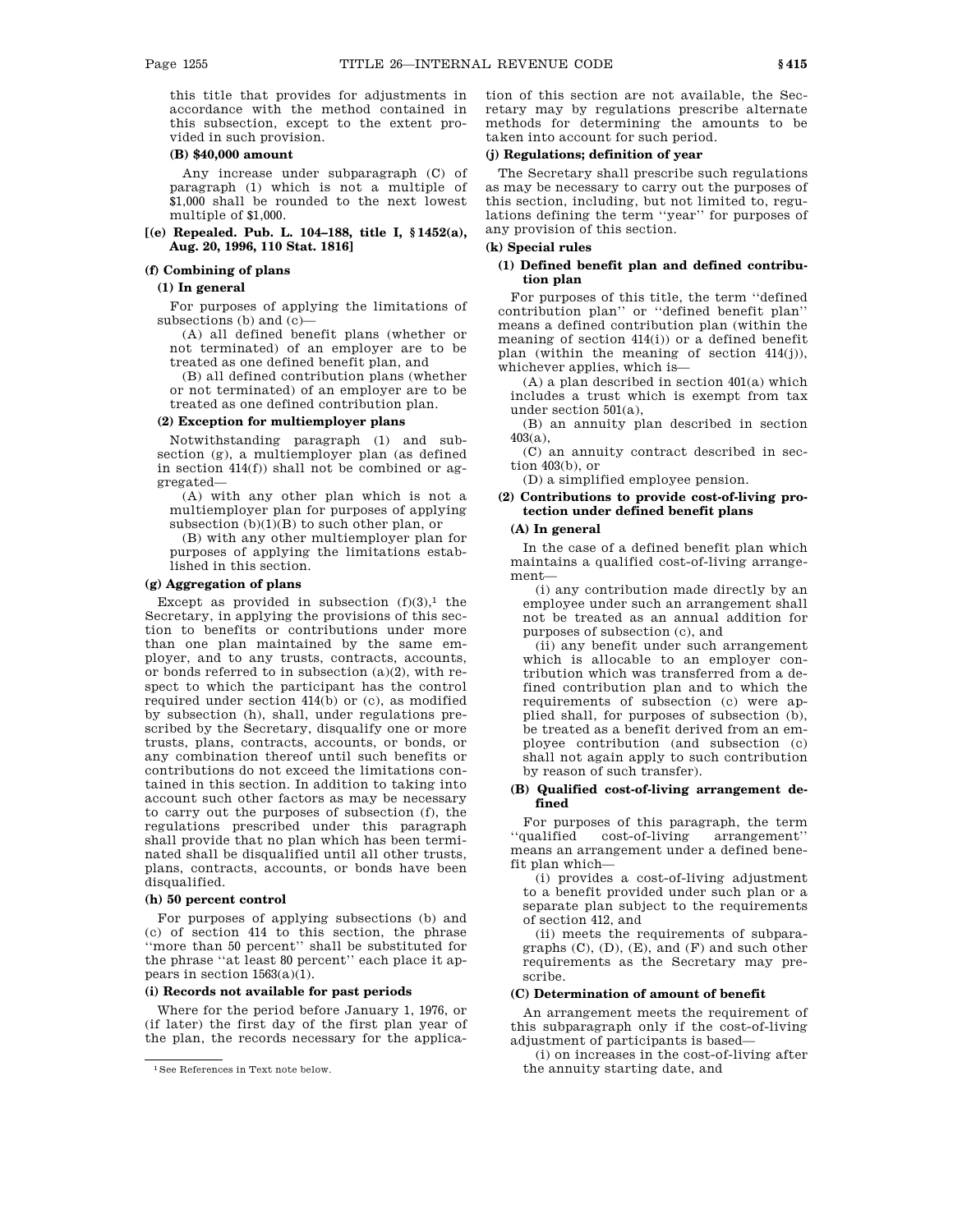(ii) on average cost-of-living increases determined by reference to 1 or more indexes prescribed by the Secretary, except that the arrangement may provide that the increase for any year will not be less than 3 percent of the retirement benefit (determined without regard to such increase).

#### **(D) Arrangement elective; time for election**

An arrangement meets the requirements of this subparagraph only if it is elective, it is available under the same terms to all participants, and it provides that such election may at least be made in the year in which the participant—

(i) attains the earliest retirement age under the defined benefit plan (determined without regard to any requirement of separation from service), or

(ii) separates from service.

## **(E) Nondiscrimination requirements**

An arrangement shall not meet the requirements of this subparagraph if the Secretary finds that a pattern of discrimination exists with respect to participation.

## **(F) Special rules for key employees**

## **(i) In general**

An arrangement shall not meet the requirements of this paragraph if any key employee is eligible to participate.

## **(ii) Key employee**

For purposes of this subparagraph, the term ''key employee'' has the meaning given such term by section  $416(i)(1)$ , except that in the case of a plan other than a topheavy plan (within the meaning of section 416(g)), such term shall not include an individual who is a key employee solely by reason of section  $416(i)(1)(A)(i)$ .

### **(3) Repayments of cashouts under governmental plans**

In the case of any repayment of contributions (including interest thereon) to the governmental plan with respect to an amount previously refunded upon a forfeiture of service credit under the plan or under another governmental plan maintained by a State or local government employer within the same State, any such repayment shall not be taken into account for purposes of this section.

#### **(4) Special rules for sections 403(b) and 408**

For purposes of this section, any annuity contract described in section 403(b) for the benefit of a participant shall be treated as a defined contribution plan maintained by each employer with respect to which the participant has the control required under subsection (b) or (c) of section 414 (as modified by subsection (h)). For purposes of this section, any contribution by an employer to a simplified employee pension plan for an individual for a taxable year shall be treated as an employer contribution to a defined contribution plan for such individual for such year.

### **(***l***) Treatment of certain medical benefits**

### **(1) In general**

For purposes of this section, contributions allocated to any individual medical benefit ac-

count which is part of a pension or annuity plan shall be treated as an annual addition to a defined contribution plan for purposes of subsection (c). Subparagraph (B) of subsection (c)(1) shall not apply to any amount treated as an annual addition under the preceding sentence.

#### **(2) Individual medical benefit account**

For purposes of paragraph (1), the term ''individual medical benefit account'' means any separate account—

(A) which is established for a participant under a pension or annuity plan, and

(B) from which benefits described in section 401(h) are payable solely to such participant, his spouse, or his dependents.

## **(m) Treatment of qualified governmental excess benefit arrangements**

## **(1) Governmental plan not affected**

In determining whether a governmental plan  $(as defined in section 414(d)) meets the require$ ments of this section, benefits provided under a qualified governmental excess benefit arrangement shall not be taken into account. Income accruing to a governmental plan (or to a trust that is maintained solely for the purpose of providing benefits under a qualified governmental excess benefit arrangement) in respect of a qualified governmental excess benefit arrangement shall constitute income derived from the exercise of an essential governmental function upon which such governmental plan (or trust) shall be exempt from tax under section 115.

#### **(2) Taxation of participant**

For purposes of this chapter—

(A) the taxable year or years for which amounts in respect of a qualified governmental excess benefit arrangement are includible in gross income by a participant, and

(B) the treatment of such amounts when so includible by the participant,

shall be determined as if such qualified governmental excess benefit arrangement were treated as a plan for the deferral of compensation which is maintained by a corporation not exempt from tax under this chapter and which does not meet the requirements for qualification under section 401.

## **(3) Qualified governmental excess benefit arrangement**

For purposes of this subsection, the term ''qualified governmental excess benefit arrangement'' means a portion of a governmental plan if—

(A) such portion is maintained solely for the purpose of providing to participants in the plan that part of the participant's annual benefit otherwise payable under the terms of the plan that exceeds the limitations on benefits imposed by this section,

(B) under such portion no election is provided at any time to the participant (directly or indirectly) to defer compensation, and

(C) benefits described in subparagraph (A) are not paid from a trust forming a part of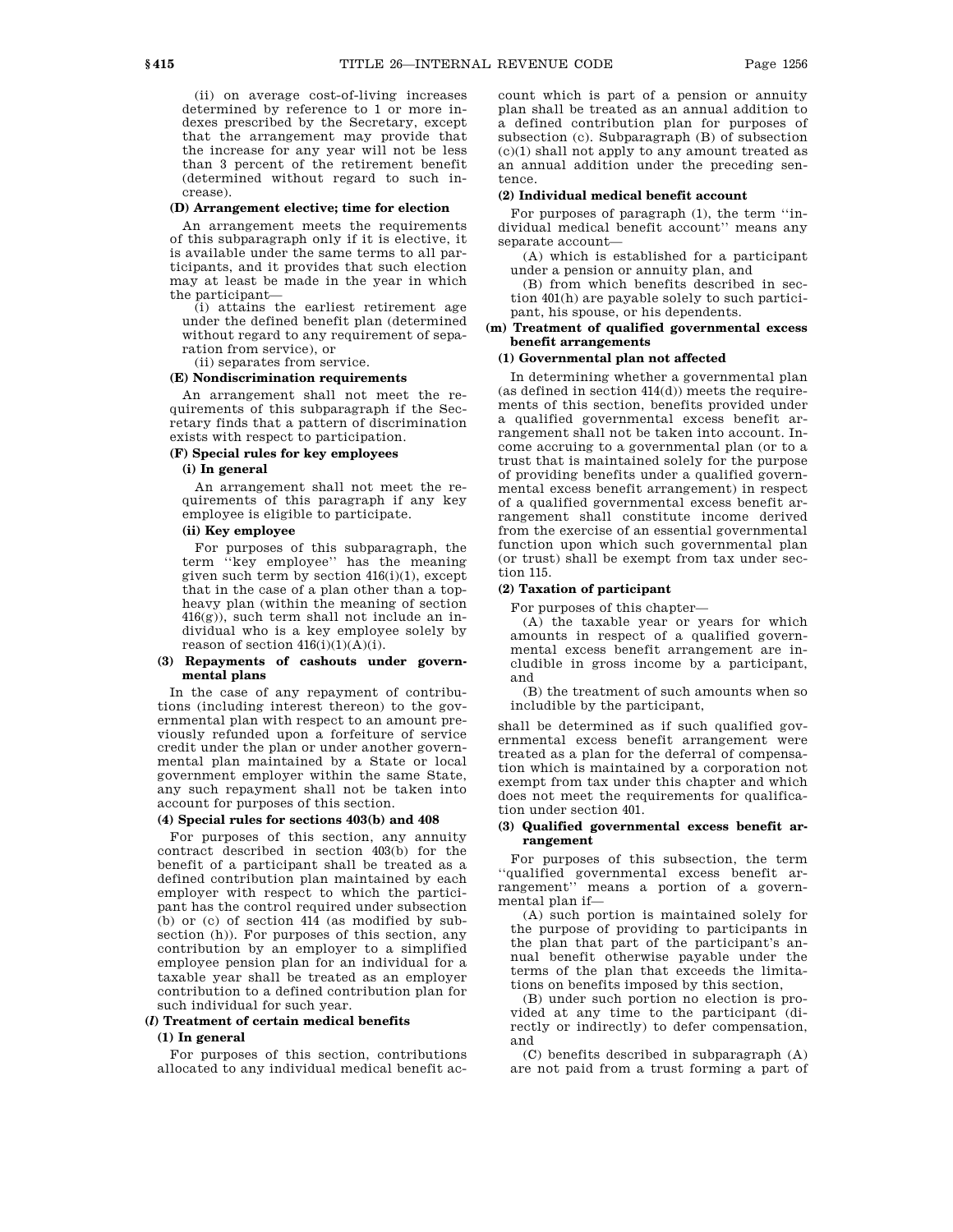such governmental plan unless such trust is maintained solely for the purpose of providing such benefits.

## **(n) Special rules relating to purchase of permissive service credit**

# **(1) In general**

If a participant makes 1 or more contributions to a defined benefit governmental plan (within the meaning of section  $414(d)$ ) to purchase permissive service credit under such plan, then the requirements of this section shall be treated as met only if—

(A) the requirements of subsection (b) are met, determined by treating the accrued benefit derived from all such contributions as an annual benefit for purposes of subsection (b), or

(B) the requirements of subsection (c) are met, determined by treating all such contributions as annual additions for purposes of subsection (c).

### **(2) Application of limit**

For purposes of—

(A) applying paragraph (1)(A), the plan shall not fail to meet the reduced limit under subsection  $(b)(2)(C)$  solely by reason of this subsection, and

(B) applying paragraph (1)(B), the plan shall not fail to meet the percentage limitation under subsection  $(c)(1)(B)$  solely by reason of this subsection.

## **(3) Permissive service credit**

For purposes of this subsection—

## **(A) In general**

The term ''permissive service credit'' means service credit—

(i) recognized by the governmental plan for purposes of calculating a participant's benefit under the plan,

(ii) which such participant has not received under such governmental plan, and

(iii) which such participant may receive only by making a voluntary additional contribution, in an amount determined under such governmental plan, which does not exceed the amount necessary to fund the benefit attributable to such service credit.

Such term may include service credit for periods for which there is no performance of service, and, notwithstanding clause (ii), may include service credited in order to provide an increased benefit for service credit which a participant is receiving under the plan.

#### **(B) Limitation on nonqualified service credit**

A plan shall fail to meet the requirements of this section if—

(i) more than 5 years of nonqualified service credit are taken into account for purposes of this subsection, or

(ii) any nonqualified service credit is taken into account under this subsection before the employee has at least 5 years of participation under the plan.

#### **(C) Nonqualified service credit**

For purposes of subparagraph (B), the term ''nonqualified service credit'' means permissive service credit other than that allowed with respect to—

(i) service (including parental, medical, sabbatical, and similar leave) as an employee of the Government of the United States, any State or political subdivision thereof, or any agency or instrumentality of any of the foregoing (other than military service or service for credit which was obtained as a result of a repayment described in subsection  $(k)(3)$ ).

(ii) service (including parental, medical, sabbatical, and similar leave) as an employee (other than as an employee described in clause (i)) of an educational or-<br>ganization described in section ganization described in section  $170(b)(1)(A)(ii)$  which is a public, private, or sectarian school which provides elementary or secondary education (through grade 12), or a comparable level of education, as determined under the applicable law of the jurisdiction in which the service was performed,

(iii) service as an employee of an association of employees who are described in clause (i), or

(iv) military service (other than qualified military service under section  $414(u)$ ) recognized by such governmental plan.

In the case of service described in clause (i), (ii), or (iii), such service will be nonqualified service if recognition of such service would cause a participant to receive a retirement benefit for the same service under more than one plan.

### **(D) Special rules for trustee-to-trustee transfers**

In the case of a trustee-to-trustee transfer to which section  $403(b)(13)(A)$  or  $457(e)(17)(A)$ applies (without regard to whether the transfer is made between plans maintained by the same employer)—

(i) the limitations of subparagraph (B) shall not apply in determining whether the transfer is for the purchase of permissive service credit, and

(ii) the distribution rules applicable under this title to the defined benefit governmental plan to which any amounts are so transferred shall apply to such amounts and any benefits attributable to such amounts.

(Added Pub. L. 93–406, title II, §2004(a)(2), Sept. 2, 1974, 88 Stat. 979; amended Pub. L. 94–455, title VIII, §803(b)(4), (f), title XV, §§1501(b)(3), 1502(a)(1), 1511(a), title XIX, §§1901(a)(65), (b)(8)(D), 1906(b)(13)(A), Oct. 4, 1976, 90 Stat. 1584, 1589, 1735–1737, 1741, 1775, 1794, 1834; Pub. L. 95–600, title I, §§141(f)(7), 152(g), 153(a), Nov. 6, 1978, 92 Stat. 2795, 2800; Pub. L. 96–222, title I,  $$101(a)(7)(L)(i)(VII), (iv)(I), (10)(I), (J)(iii), (11),$ Apr. 1, 1980, 94 Stat. 199, 200, 203, 204; Pub. L. 96–605, title II, §222(a), Dec. 28, 1980, 94 Stat. 3528; Pub. L. 97–34, title III, §§311(g)(4), (h)(3), 333(b)(1), Aug. 13, 1981, 95 Stat. 281, 282, 297; Pub. L. 97–248, title II, §§235(a)–(e), 238(d)(5), 251(c)(1), (2), 253(a), Sept. 3, 1982, 96 Stat. 505–507, 513, 530, 532; Pub. L. 98–21, title I, §122(c)(5), Apr. 20, 1983, 97 Stat. 87; Pub. L. 98–369, div. A, title I, §15,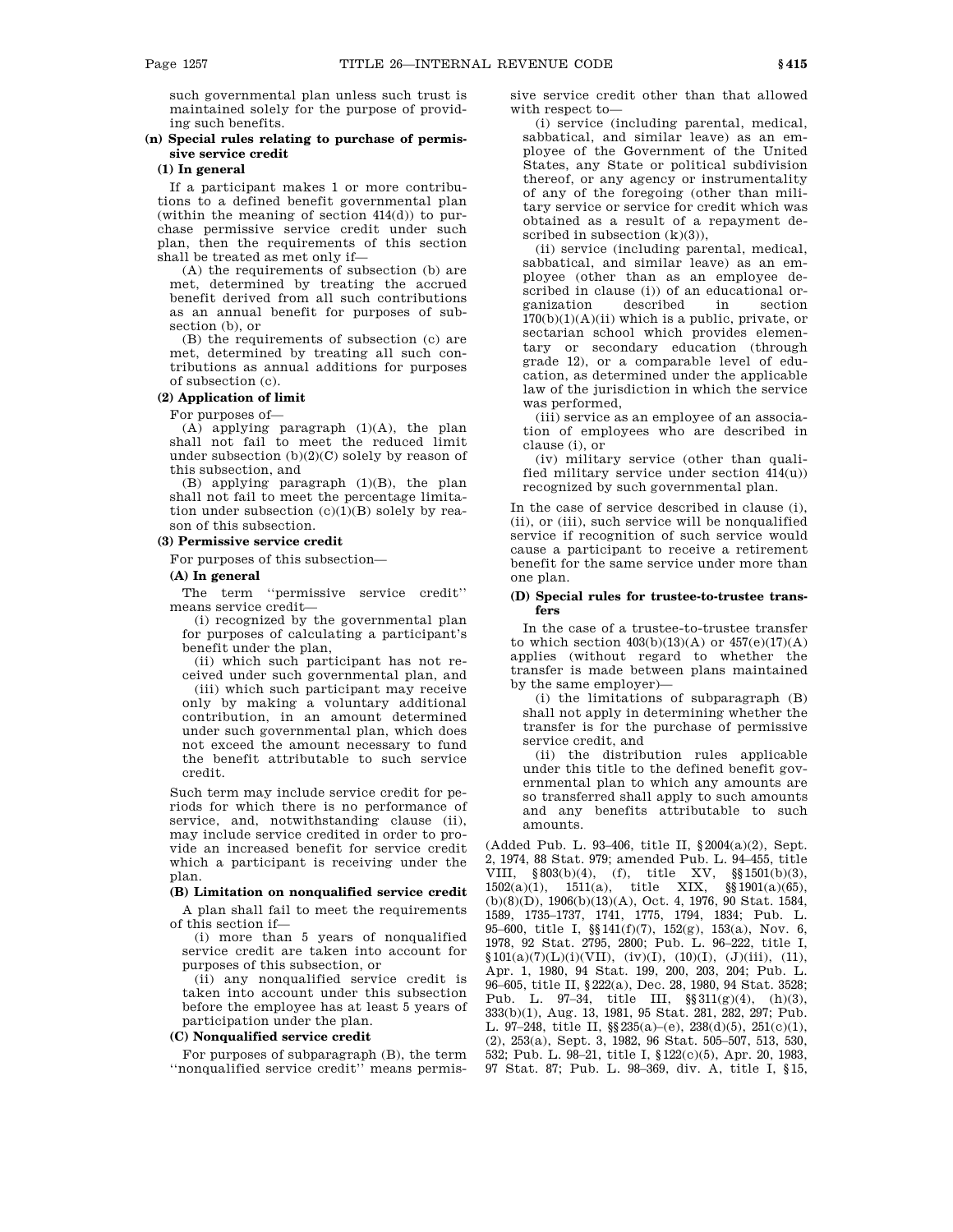title IV,  $§491(d)(28)–(32)$ , (e)(6), title (V),  $§528(a)$ , title VII, §713(a)(1), (3), (d)(4)(B), (7), (k), July 18, 1984, 98 Stat. 505, 850, 853, 876, 955, 956, 958, 960; Pub. L. 99–514, title XI, §§1106(a)–(c)(1), (e)–(g), 1108(g)(5), 1114(b)(12), 1174(d)(1), (2), title XVIII,  $\S$ §1847(b)(4), 1852(h)(2), (3), 1875(c)(9), (11), 1898(b)(15)(C), 1899A(13), Oct. 22, 1986, 100 Stat. 2420, 2422, 2424, 2425, 2434, 2451, 2518, 2856, 2869, 2895, 2951, 2958; Pub. L. 100–647, title I, §§1011(d)(2), (3), (6), (7), 1018(t)(3)(B), (8)(D), title VI, §§6054(a), 6059(a), Nov. 10, 1988, 102 Stat. 3459, 3460, 3588, 3589, 3696, 3699; Pub. L. 101–239, title VII, §7304(c)(1), Dec. 19, 1989, 103 Stat. 2353; Pub. L. 102–318, title V, §521(b)(23)–(25), July 3, 1992, 106 Stat. 311, 312; Pub. L. 103–465, title VII, §§732(b), 767(b), Dec. 8, 1994, 108 Stat. 5004, 5038; Pub. L. 104–188, title I, §§1434(a), 1444(a), (b)(1), (c), (d),  $1446(a)$ ,  $1449(b)$ ,  $1452(a)$ ,  $(c)(1)$ –(6), 1704(t)(75), Aug. 20, 1996, 110 Stat. 1807, 1809–1811, 1814, 1816, 1891; Pub. L. 105–34, title XV, §§1526(a), (b), 1527(a), 1530(c)(3), (4), Aug. 5, 1997, 111 Stat. 1072–1074, 1078; Pub. L. 106–554, §1(a)(7) [title III, §314(e)(1)], Dec. 21, 2000, 114 Stat. 2763, 2763A-643; Pub. L. 107–16, title VI, §§611(a), (b), (h), 632(a)(1),  $(3)(C)$ – $(F)$ ,  $(b)(1)$ ,  $641(e)(9)$ ,  $(10)$ ,  $654(a)$ ,  $(b)$ , June 7, 2001, 115 Stat. 96, 97, 100, 113–115, 121, 130, 131; Pub. L. 107–147, title IV, §411(p)(4), Mar. 9, 2002, 116 Stat. 50; Pub. L. 108–218, title I, §101(b)(4), Apr. 10, 2004, 118 Stat. 598; Pub. L. 108–311, title IV, §§404(b)(2), 408(a)(17), Oct. 4, 2004, 118 Stat. 1188, 1192; Pub. L. 109–135, title IV, §§407(b), 412(y), (z), Dec. 21, 2005, 119 Stat. 2635, 2638; Pub. L. 109–280, title III, §303(a), title VIII, §§821(a)–(c), 832(a), 867(a), title IX, §906(b)(1)(A),

(B), Aug. 17, 2006, 120 Stat. 921, 997, 1003, 1025, 1051, 1052; Pub. L. 110–458, title I, §§103(b)(2)(B)(i), 108(g), 109(d)(1), 122(a), Dec. 23, 2008, 122 Stat. 5103, 5109, 5112, 5114.)

### INFLATION ADJUSTED ITEMS FOR CERTAIN YEARS

*For inflation adjustment of certain items in this section, see Internal Revenue Notices listed in a table under section 401 of this title.*

#### REFERENCES IN TEXT

The Social Security Act, referred to in subsecs. (b)(8) and (d)(2)(B), is act Aug. 14, 1935, ch. 531, 49 Stat. 620, as amended, which is classified generally to chapter  $7$ (§301 et seq.) of Title 42, The Public Health and Welfare. Sections 215(i)(2)(A) and 216(*l*) of the Act enacted sections 415(i)(2)(A) and 416(*l*) of Title 42, respectively. For complete classification of this Act to the Code, see Tables.

The date of the enactment of this clause, referred to in subsec.  $(b)(10)(C)(ii)$ , is the date of enactment of Pub. L. 104–188, which was approved Aug. 20, 1996.

Subsection (f)(3), referred to in subsec. (g), was redesignated subsection (f)(2) by Pub. L. 100–458, title I, §108(g), Dec. 23, 2008, 122 Stat. 5109.

#### AMENDMENTS

2008—Subsec.  $(b)(2)(E)(v)$ . Pub. L. 110–458, §103(b)(2)(B)(i), amended cl. (v) generally. Prior to amendment, cl. (v) read as follows: ''For purposes of adjusting any benefit or limitation under subparagraph (B), (C), or (D), the mortality table used shall be the table prescribed by the Secretary. Such table shall be based on the prevailing commissioners' standard table (described in section  $807(d)(5)(A)$ ) used to determine reserves for group annuity contracts issued on the date the adjustment is being made (without regard to any other subparagraph of section  $807(d)(5)$ ).

Subsec. (b)(2)(E)(vi). Pub. L. 110–458, §122(a), added cl. (vi).

Subsec. (b)(10). Pub. L. 110–458, §109(d)(1), made technical correction to directory language of Pub. L. 109–280, §906(b)(1)(B)(ii). See 2006 Amendment note below.

Subsec. (f)(2), (3). Pub. L. 110–458, §108(g), redesignated par. (3) as par. (2) and struck out former par. (2) which related to annual compensation taken into account for defined benefit plans.

2006—Subsec. (b)(2)(E)(ii). Pub. L. 109–280, §303(a), amended cl. (ii) generally. Prior to amendment, cl. (ii) read as follows: ''For purposes of adjusting any benefit under subparagraph (B) for any form of benefit subject to section 417(e)(3), the applicable interest rate (as defined in section  $417(e)(3)$ ) shall be substituted for '5 percent' in clause (i), except that in the case of plan years beginning in 2004 or 2005, '5.5 percent' shall be substituted for '5 percent' in clause (i).''

Subsec. (b) $(2)(H)(i)$ . Pub. L. 109-280, §906(b)(1)(A)(i), substituted ''State, Indian tribal government (as defined in section  $7701(a)(40)$ , or any political subdivision'' for "State or political subdivision".<br>Subsec.  $(b)(2)(H)(ii)(I)$ . Pub. L.

 $(b)(2)(H)(ii)(I)$ . Pub. L. 109–280, §906(b)(1)(A)(ii), substituted ''State, Indian tribal government (as so defined), or any political subdivision'' for ''State or political subdivision'' in two places.

Subsec. (b)(3). Pub. L. 109–280, §832(a), struck out ''both was an active participant in the plan and'' before ''had the greatest''.

Subsec. (b)(10). Pub. L. 109–280, §906(b)(1)(B)(ii), as amended by Pub. L.  $110-458$ ,  $$109(d)(1)$ , substituted ''State, Indian tribal, and'' for ''State and'' in heading.

Subsec. (b)(10)(A). Pub. L. 109–280, §906(b)(1)(B)(i), inserted ''or a governmental plan described in the last sentence of section 414(d) (relating to plans of Indian tribal governments)," after "foregoing,

Subsec. (b)(11). Pub. L. 109–280, §867(a), inserted at end ''Subparagraph (B) of paragraph (1) shall not apply to a plan maintained by an organization described in section  $3121(w)(3)(A)$  except with respect to highly compensated benefits. For purposes of this paragraph, the term 'highly compensated benefits' means any benefits accrued for an employee in any year on or after the first year in which such employee is a highly compensated employee (as defined in section  $414(q)$ ) of the organization described in section  $3121(w)(3)(A)$ . For purposes of applying paragraph (1)(B) to highly compensated benefits, all benefits of the employee otherwise taken into account (without regard to this paragraph) shall be taken into account.''

Subsec. (n)(1). Pub. L. 109–280, §821(a)(1), substituted ''a participant'' for ''an employee'' in introductory provisions.

Subsec. (n)(3)(A). Pub. L. 109–280, §821(a)(2), inserted concluding provisions.

Subsec.  $(n)(3)(B)(i)$ , (ii). Pub. L. 109-280, §821(c)(1), substituted ''nonqualified service credit'' for ''permissive service credit attributable to nonqualified service'

Subsec. (n)(3)(C). Pub. L. 109–280, §821(c)(2), substituted ''service credit'' for ''service'' in heading and ''the term 'nonqualified service credit' means permissive service credit other than that allowed with respect to'' for ''the term 'nonqualified service' means service for which permissive service credit is allowed other than'' in introductory provisions.

Subsec. (n)(3)(C)(ii). Pub. L. 109–280, §821(c)(3), substituted "or a comparable level of education, as determined under the applicable law of the jurisdiction in which the service was performed'' for ''as determined under State law''.

Subsec. (n)(3)(D). Pub. L. 109–280, §821(b), added subpar. (D).

 $2005$ —Subsec. (c)(7)(C). Pub. L. 109–135, §407(b), substituted ''\$3,000. This subparagraph shall not apply with respect to any taxable year to any individual whose adjusted gross income for such taxable year (determined separately and without regard to community property laws) exceeds \$17,000'' for ''the greater of \$3,000 or the employee's includible compensation determined under section  $403(b)(3)$ ".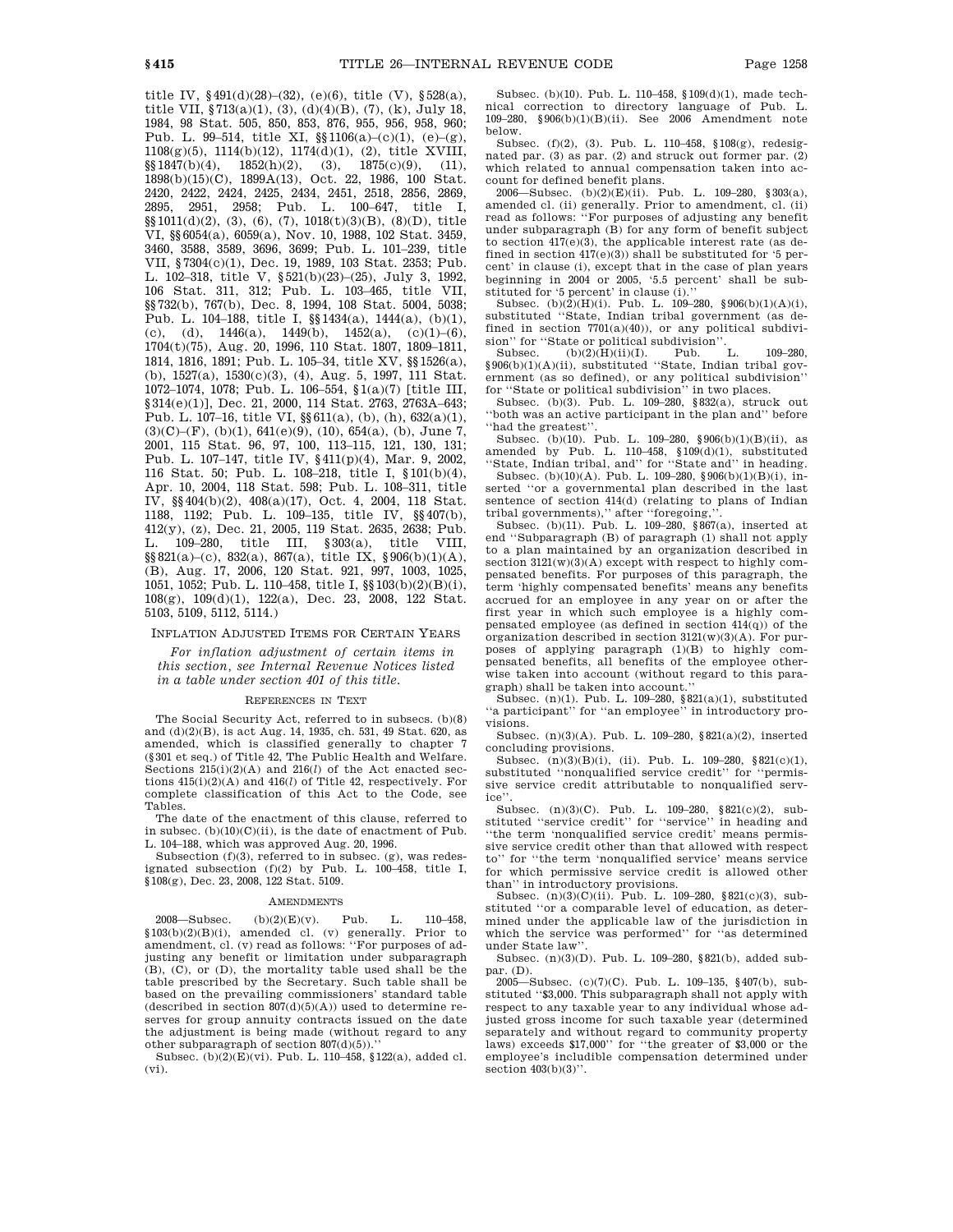Subsec. (*l*)(1). Pub. L. 109–135, §412(y), substituted ''in-dividual medical benefit account'' for ''individual medical account''.

Subsec. (n)(3)(C). Pub. L. 109–135, §412(z), substituted ''clause'' for ''clauses'' in concluding provisions. 2004—Subsec. (b)(2)(E)(ii). Pub. L. 108–218 inserted be-

fore period at end '', except that in the case of plan years beginning in 2004 or 2005, '5.5 percent' shall be

substituted for '5 percent' in clause (i)".<br>Subsec. (c)(7)(C). Pub. L. 108–311, §408(a)(17), substituted ''subparagraph (B)'' for ''subparagraph (D)''. Subsec. (d)(4)(A). Pub. L. 108–311, §404(b)(2), inserted

at end ''This subparagraph shall also apply for purposes of any provision of this title that provides for adjustments in accordance with the method contained in this subsection, except to the extent provided in such provision.

2002—Subsec. (c)(7). Pub. L. 107–147 amended heading and text of par. (7) generally, substituting provisions relating to special rules relating to church plans for provisions relating to certain contributions by church plans not treated as exceeding limit and adding provisions relating to foreign missionaries and definitions of ''church'' and ''convention or association of churches''.

2001—Subsec. (a)(2). Pub. L. 107–16, §632(a)(3)(C), struck out '', and the amount of the contribution for such portion shall reduce the exclusion allowance as provided in section 403(b)(2)'' before period at end.

Subsec. (b)(1)(A). Pub. L. 107–16, §611(a)(1)(A), substituted ''\$160,000'' for ''\$90,000''.

Subsec. (b)(2)(A), (B). Pub. L. 107–16, §641(e)(9), substituted ''403(b)(8), 408(d)(3), and 457(e)(16)'' for ''and  $408(d)(3)$ ".

Subsec. (b)(2)(C). Pub. L. 107–16, §611(a)(1)(B), (2), in heading substituted ''\$160,000'' for ''\$90,000'' and ''age 62'' for ''the social security retirement age'' and in text substituted ''age 62'' for ''the social security retirement age'' in two places, ''\$160,000'' for ''\$90,000'' in two places, and struck out at end ''The reduction under this subparagraph shall be made in such manner as the Secretary may prescribe which is consistent with the reduction for old-age insurance benefits commencing before the social security retirement age under the Social Security Act.

Subsec. (b)(2)(D). Pub. L. 107–16, §611(a)(1)(B), (3), in heading substituted ''\$160,000'' for ''\$90,000'' and ''age 65'' for ''the social security retirement age'' and in text substituted ''age 65'' for ''the social security retirement age'' in two places and "\$160,000" for "\$90,000" in two places.

Subsec. (b)(2)(F). Pub. L. 107–16, §611(a)(5)(A), struck out subpar. (F), which related to the application of subpars. (C) and (D) in the case of a governmental plan, a plan maintained by a tax-exempt organization, or a qualified merchant marine plan and defined ''qualified

merchant marine plan''. Subsec. (b)(7). Pub. L. 107–16, §654(a)(2), inserted ''(other than a multiemployer plan)'' after ''defined

benefit plan'' in introductory provisions. Pub. L. 107–16, §611(a)(1)(C), substituted ''one-half the amount otherwise applicable for such year under paragraph  $(1)(A)$  for '\$160,000'" for "the greater of \$68,212 or one-half the amount otherwise applicable for such year under paragraph (1)(A) for '\$90,000''' in concluding provisions.

Subsec. (b)(9). Pub. L. 107–16, §611(a)(5)(B), amended par. (9) generally, substituting present provisions for provisions which provided that, in the case of any participant who was a commercial airline pilot, the rule of par.  $(2)(F)(i)(II)$  would apply, and if, as of the time of the participant's retirement, regulations prescribed by the Federal Aviation Administration required an individual to separate from service as a commercial airline pilot after attaining any age occurring on or after age 60 and before the social security retirement age, par. (2)(C) would be applied by substituting such age for the social security retirement age, and provisions which provided that if a participant separated from service before age 60, the rules of par. (2)(F) would apply.

Subsec. (b)(10)(C)(i). Pub. L. 107–16, §611(a)(5)(C), struck out ''applied without regard to paragraph  $(2)(F)$ " before period at end.

Subsec. (b)(11). Pub. L. 107–16, §654(a)(1), amended heading and text of par. (11) generally. Prior to amendment, text read as follows: ''In the case of a governmental plan (as defined in section 414(d)), subparagraph (B) of paragraph (1) shall not apply.''

Subsec.  $(c)(1)(A)$ . Pub. L. 107-16, §611(b)(1), substituted ''\$40,000'' for ''\$30,000''.

Subsec. (c)(1)(B). Pub. L. 107–16, §632(a)(1), substituted ''100 percent'' for ''25 percent''.

Subsec. (c)(2). Pub. L. 107–16, §641(e)(10), substituted  $``408(d)(3)$ , and  $457(e)(16)"$  for  $``and 408(d)(3)"$  in concluding provisions.

Subsec. (c)(3)(E). Pub. L. 107–16, §632(a)(3)(D), added subpar. (E).

Subsec. (c)(4). Pub. L. 107–16, §632(a)(3)(E), struck out par. (4), which related to special election for section 403(b) contracts purchased by educational organizations, hospitals, home health service agencies, certain churches, and other organizations.

Subsec. (c)(7). Pub. L. 107–16, §632(a)(3)(F), amended par. (7) generally, redesignating cls. (i) and (ii) of subpar. (B) as subpars. (A) and (B), respectively, reenacting subpar. (C) without change, striking out former subpar. (A), which directed that any contribution or addition with respect to any participant, when expressed as an annual addition, which was allocable to the application of section  $403(b)(2)(D)$  to such participant for such year, would be treated as not exceeding the limitations of par. (1), and striking out former subpar. (B), cl. (iii), which prohibited making of election under this subpar. for any year if an election had been made under former par. (4)(A) for such year.

Subsec. (d)(1)(A). Pub. L. 107–16, §611(a)(4)(A), substituted ''\$160,000'' for ''\$90,000''.

Subsec.  $(d)(1)(C)$ . Pub. L. 107–16, §611(b)(2)(A), substituted ''\$40,000'' for ''\$30,000''.

Subsec. (d)(3)(A). Pub. L. 107–16, §611(a)(4)(B), in heading substituted ''\$160,000'' for ''\$90,000'' and in text substituted "July 1, 2001" for "October 1, 1986".

Subsec. (d)(3)(D). Pub. L. 107–16, §611(b)(2)(B), in heading substituted ''\$40,000'' for ''\$30,000'' and in text substituted ''July 1, 2001'' for ''October 1, 1993''.

Subsec. (d)(4). Pub. L. 107–16, §611(h), reenacted heading without change and amended text of par. (4) generally. Prior to amendment, text read as follows: ''Any increase under subparagraph (A) or (C) of paragraph (1) which is not a multiple of \$5,000 shall be rounded to the next lowest multiple of \$5,000.''

Subsec. (f)(3). Pub. L. 107–16, §654(b)(1), added par. (3). Subsec. (g). Pub. L. 107–16, §654(b)(2), substituted ''Except as provided in subsection (f)(3), the Secretary'' for  $% \mathcal{N}$ ''The Secretary''.

Subsec. (k)(4). Pub. L. 107–16, §632(b)(1), added par. (4). 2000—Subsec.  $(c)(3)(D)(ii)$ . Pub. L. 106–554 substituted 'section 125,  $132(f)(4)$ , or'' for "section 125 or".

1997—Subsec. (b)(2)(G). Pub. L. 105–34, §1527(a), substituted ''participant, subparagraph (C) of this para-

graph shall not apply.'' for ''participant— ''(i) subparagraph (C) shall not reduce the limitation of paragraph  $(1)(A)$  to an amount less than \$50,000, and

''(ii) the rules of subparagraph (F) shall apply.

The Secretary shall adjust the \$50,000 amount in clause (i) at the same time and in the same manner as under section  $415(d)$ .

Subsec. (c)(6). Pub. L. 105–34, §1530(c)(3), inserted concluding provisions ''The amount of any qualified gratuitous transfer (as defined in section  $664(g)(1)$ ) allocated to a participant for any limitation year shall not exceed the limitations imposed by this section, but such amount shall not be taken into account in determining whether any other amount exceeds the limitations imposed by this section.''

Subsec. (e)(6), (7). Pub. L. 105–34, §1530(c)(4), added par. (6) and redesignated former par. (6) as (7).

Subsec. (k)(3). Pub. L. 105–34, §1526(b), added par. (3). Subsec. (n). Pub. L. 105–34, §1526(a), added subsec. (n).

1996—Subsec. (a)(1). Pub. L. 104–188, §1452(c)(1), inserted ''or'' at end of subpar. (A), struck out '', or'' at end of subpar. (B), and struck out subpar. (C) which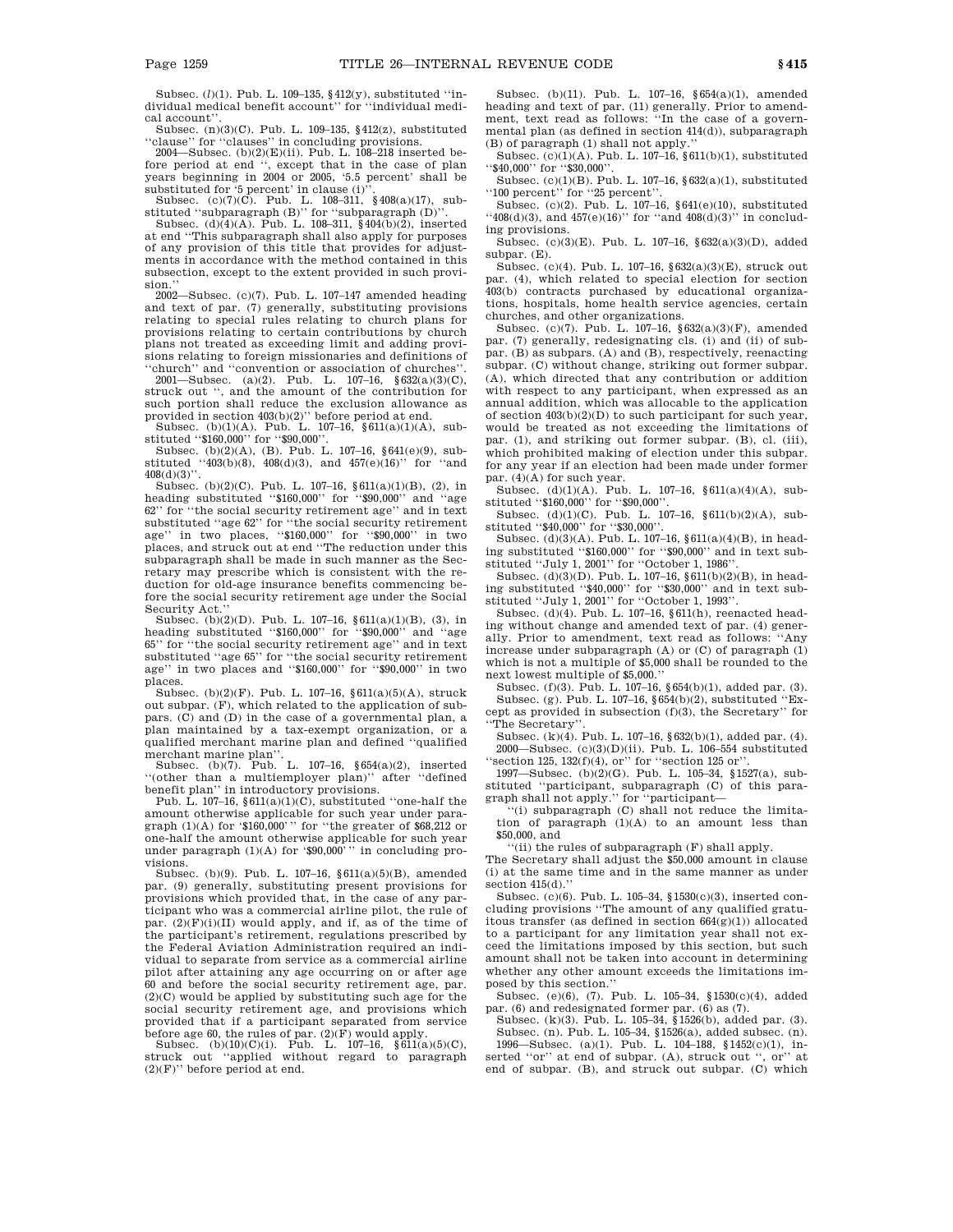read as follows: ''in any case in which an individual is a participant in both a defined benefit plan and a defined contribution plan maintained by the employer, the trust has been disqualified under subsection (g).''

Subsec. (b)(2)(E)(i). Pub. L. 104–188, §1449(b)(1), substituted ''For purposes of adjusting any limitation under subparagraph (C) and, except as provided in clause (ii), for purposes of adjusting any benefit under subparagraph  $(B)$ ," for "Except as provided in clause (ii), for purposes of adjusting any benefit or limitation under subparagraph  $(B)$  or  $(C)$ ,"

Subsec. (b)(2)(E)(ii). Pub. L. 104–188, §1449(b)(2), substituted ''For purposes of adjusting any benefit under subparagraph (B) for any form of benefit subject to section  $417(e)(3)$ ," for "For purposes of adjusting the benefit or limitation of any form of benefit subject to section  $417(e)(3)$ ,

Subsec. (b)(2)(I). Pub. L. 104–188, §1444(c), added subpar. (I).

Subsec. (b)(5)(B). Pub. L. 104–188, §1452(c)(2), struck out "and subsection (e)" after "and (4)".

Subsec. (b)(10)(C). Pub. L. 104–188, §1444(d), designated existing provisions as cl. (i), inserted heading, and added cl. (ii).

Subsec. (b)(11). Pub. L. 104–188, §1444(a), added par. (11).

Subsec. (c)(3)(C). Pub. L. 104–188, §1446(a), inserted at end ''If a defined contribution plan provides for the continuation of contributions on behalf of all participants described in clause (i) for a fixed or determinable period, this subparagraph shall be applied without regard to clauses (ii) and (iii).''

Subsec. (c)(3)(D). Pub. L. 104–188, §1434(a), added subpar. (D).

Subsec. (e). Pub. L. 104–188, §1452(a), struck out subsec. (e) which related to limitation in case of a defined benefit plan and a defined contribution plan for same employee.

Subsec. (f)(1). Pub. L. 104–188, §1452(c)(3), in introductory provisions, substituted ''subsections (b) and (c)'' for "subsections (b), (c), and (e)"

Subsec. (g). Pub. L. 104–188, §1452(c)(4), in last sentence, substituted ''subsection (f)'' for ''subsections (e) and  $(f)$ ".

Subsec.  $(k)(1)(C)$  to  $(F)$ . Pub. L. 104–188, §1704 $(t)(75)$ , inserted ''or'' at end of subpar. (C), redesignated subpar. (F) as (D), and struck out former subpars. (D) and (E) which read as follows:

''(D) an individual retirement account described in section  $408(a)$ .

''(E) an individual retirement annuity described in section 408(b), or".

Subsec. (k)(2)(A)(i). Pub. L. 104–188, §1452(c)(5), amended cl. (i) generally. Prior to amendment, cl. (i) read as follows: ''any contribution made directly by an employee under such arrangement—

''(I) shall not be treated as an annual addition for purposes of subsection (c), but

''(II) shall be so treated for purposes of subsection (e), and''.

Subsec. (k)(2)(A)(ii). Pub. L. 104–188, §1452(c)(6), substituted ''subsection (c)'' for ''subsections (c) and (e)'' before ''shall not again''.

Subsec. (m). Pub. L. 104–188, §1444(b)(1), added subsec. (m).

1994—Subsec. (b)(2)(E). Pub. L. 103–465, §767(b), added cls. (i), (ii), and (v), redesignated former cls. (ii) and (iii) as (iii) and (iv), respectively, and struck out former cl. (i) which read as follows: ''For purposes of adjusting any benefit or limitation under subparagraph (B) or (C), the interest rate assumption shall not be less than the greater of 5 percent or the rate specified in the plan.''

Subsec. (c)(1)(A). Pub. L. 103–465, §732(b)(2), struck out "(or, if greater,  $\frac{1}{4}$  of the dollar limitation in effect

under subsection (b)(1)(A))'' after ''\$30,000''. Subsec. (d). Pub. L. 103–465, §732(b)(1), amended subsec. (d) generally, substituting present provisions for provisions authorizing annual cost-of-living adjustments, outlining base periods, and providing for a freeze on adjustment to defined contribution and benefit limits.

1992—Subsecs. (b)(2)(A), (B), (c)(2). Pub. L. 102–318 substituted " $402(c)$ " for " $402(a)(5)$ "

1989—Subsec. (c)(6). Pub. L. 101–239 substituted ''Special rule for employee stock ownership plans'' for ''Special limitation for employee stock ownership plan'' in heading and amended text generally, substituting introductory provisions and subpars. (A) and (B) for former subpars. (A) to (C).

1988—Subsec. (b)(2)(H)(ii). Pub. L. 100–647, §6059(a), substituted ''15'' for ''20''.

Subsec. (b)(5)(B). Pub. L. 100–647, §1011(d)(6), inserted "and subsection (e)" after "paragraphs  $(1)(B)$  and  $(4)$ " Subsec. (b)(5)(D). Pub. L. 100–647, §1011(d)(2), sub-

stituted ''subparagraph (A)'' for ''this paragraph''. Subsec. (b)(10). Pub. L. 100–647, §6054(a), added par.

 $(10)$ . Subsec. (c)(6)(A). Pub. L. 100–647, §1011(d)(7), substituted "paragraph  $(1)(A)$ " for "paragraph  $(c)(1)(A)$  (as

adjusted for such year pursuant to subsection  $(d)(1))$ " and for "paragraph  $(c)(1)(A)$  (as so adjusted)"

Subsec. (k). Pub. L. 100–647, §1018(t)(8)(D), repealed Pub. L. 99–514, §1899A(13), see 1986 Amendment note below.

Subsec.  $(k)(2)(C)(ii)$ . Pub. L. 100–647, §1011(d)(3)(A), substituted ''to such increase'' for ''to the arrangement''.

Subsec. (k)(2)(D). Pub. L. 100–647, §1011(d)(3)(B), added subpar. (D) and struck out former subpar. (D) which read as follows: ''An arrangement meets the requirements of this subparagraph only if it is elective, it is available under the same terms to all participants, and it provides that such election may be made in—

(i) the year in which the participant—

''(I) attains the earliest retirement age under the defined benefit plan (determined without regard to any requirement of separation from service), or

''(II) separates from service, or

''(ii) both such years.''

Subsec. (*l*)(1). Pub. L. 100–647, §1018(t)(3)(B), made technical correction to directory language of Pub. L. 99–514, §1852(h)(2). See 1986 Amendment note below.

1986—Subsec. (b)(2)(B). Pub. L. 99–514, §1898(b)(15)(C), substituted reference to section 417 for reference to section  $401(a)(11)(G)(iii)$ .

Subsec. (b)(2)(C). Pub. L. 99–514, §1106(b)(1)(A), substituted in heading and in two places in text ''the social security retirement age'' for ''age 62'' and substituted new last sentence for ''The reduction under this subparagraph shall not reduce the limitation of paragraph (1)(A) below—

''(i) if the benefit begins at or after age 55, \$75,000, or

''(ii) if the benefit begins before age 55, the amount which is the equivalent of the \$75,000 limitation for age 55.''

Subsec. (b)(2)(D). Pub. L. 99–514, §1106(b)(1)(A)(i), substituted in heading and in two places in text ''the social security retirement age" for "age 65"

Subsec. (b)(2)(E)(iii). Pub. L. 99–514, §1875(c)(9), substituted ''this subsection'' for ''adjusting any benefit or limitation under subparagraph  $(B)$ ,  $(C)$ ,  $\sigma r$   $(D)'$ .

Subsec. (b)(2)(F) to  $(H)$ . Pub. L. 99-514, §1106(b)(2), added subpars. (F) to (H).

Subsec. (b)(5). Pub. L. 99–514, §1106(f), substituted ''Reduction for participation or service of less than 10 years'' for ''Reduction for service less than 10 years'' in heading and amended text generally. Prior to amendment, text read as follows: ''In the case of an employee who has less than 10 years of service with the employer, the limitation referred to in paragraph (1), and the limitation referred to in paragraph (4), shall be the limitation determined under such paragraph (without regard to this paragraph), multiplied by a fraction, the numerator of which is the number of years (or part thereof) of service with the employer and the denominator of which is 10.''

Subsec. (b)(8). Pub. L. 99–514, §1106(b)(1)(B), added par. (8).

Subsec. (b)(9). Pub. L. 99–514, §1106(b)(3), added par. (9).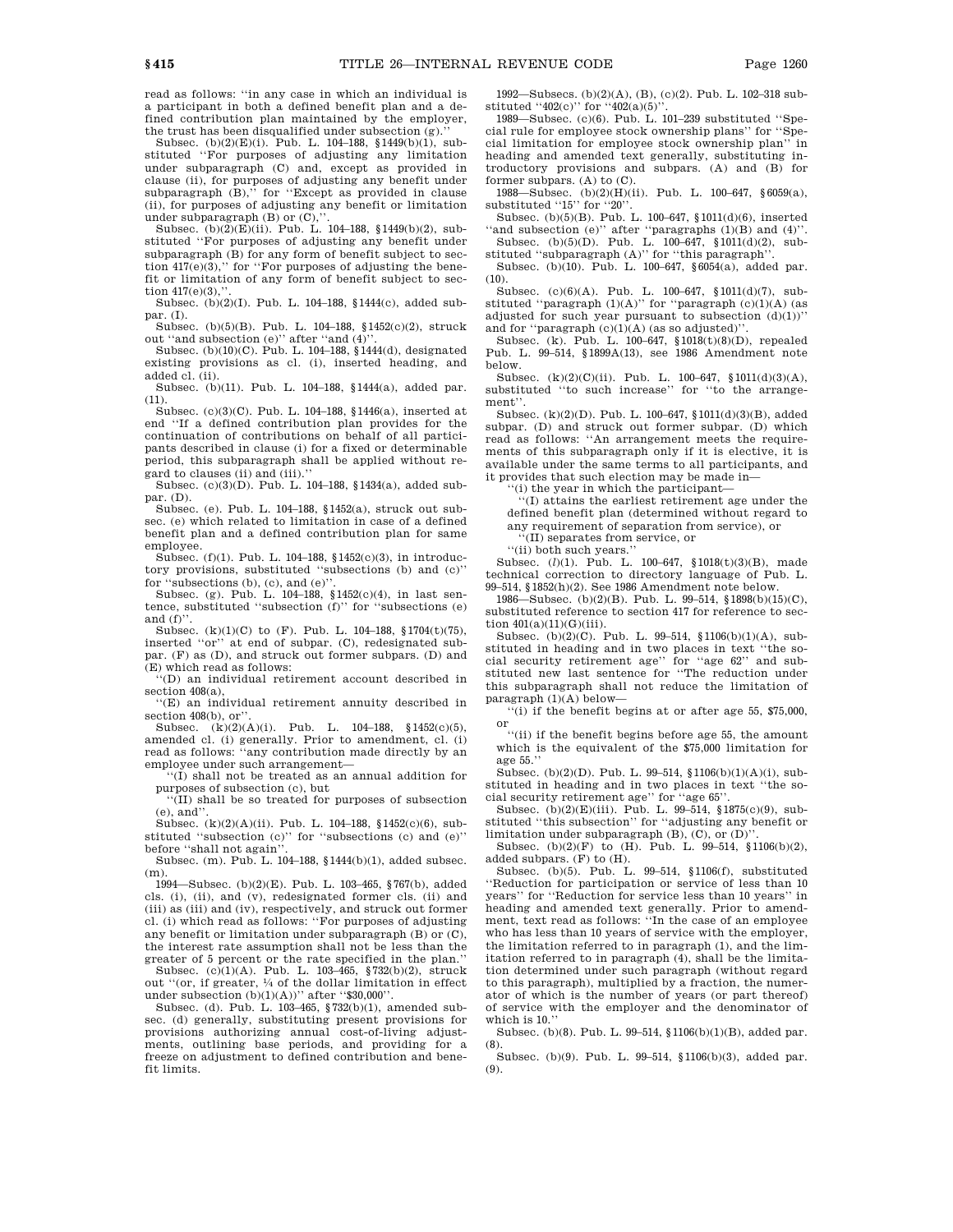Subsec. (c)(1)(A). Pub. L. 99–514, §1106(a), amended subpar. (A) generally, inserting "(or, if greater,  $\frac{1}{4}$  of the dollar limitation in effect under subsection  $(b)(1)(A))$ "

Subsec. (c)(2). Pub. L. 99–514, §1108(g)(5), substituted ''which are excludable from gross income under section  $408(k)(6)$ " for "allowable as a deduction under section 219(a), and without regard to deductible employee contributions within the meaning of section  $72(0)(5)$ " in last sentence.

Pub. L. 99–514, §1106(e)(2), inserted at end ''Subparagraph (B) of paragraph (1) shall not apply to any contribution for medical benefits (within the meaning of section  $419A(f)(2)$  after separation from service which is treated as an annual addition.''

Subsec. (c)(2)(B). Pub. L. 99–514, §1106(e)(1), amended subpar. (B) generally. Prior to amendment, subpar. (B) read as follows: ''the lesser of—

''(i) the amount of the employee contributions in excess of 6 percent of his compensation, or

''(ii) one-half of the employee contributions, and''. Subsec. (c)(3)(C). Pub. L. 99–514, §1875(c)(11), substituted ''any defined contribution plan'' for ''a profitsharing or stock bonus plan''.

Subsec. (c)(3)(C)(i). Pub. L. 99–514, §1847(b)(4), substituted "section  $22(e)(3)$ " for "section  $37(e)(3)$ "

Subsec. (c)(3)(C)(ii). Pub. L. 99–514, §1114(b)(12), substituted ''a highly compensated employee (within the meaning of section  $414(q)$ )" for "an officer, owner, or highly compensated''.

Subsec. (c)(4)(A) to (C). Pub. L. 99–514, §1106(b)(4), inserted ''a health and welfare service agency,'' after ''a home health service agency,"

Subsec. (c)(6)(A). Pub. L. 99–514, §1174(d)(1), substituted ''highly compensated employees (within the meaning of section  $414(q)$ )" for "the group of employees consisting of officers, shareholders owning more than 10 percent of the employer's stock (determined under subparagraph (B)(iv)), or employees described in sub- $\text{parameter}(\text{B})$ (iii)''.<br>Subsec. (c)(6)(

 $(c)(6)(B)(iii)$ , (iv). Pub. L. 99–514, §1174(d)(2)(A), struck out cls. (iii) and (iv) which read as follows:

''(iii) an employee described in this clause is any participant whose compensation for a year exceeds an amount equal to twice the amount described in paragraph (1)(A) for such year (as adjusted for such year pursuant to subsection (d)(1)), determined without regard to subparagraph (A) of this paragraph, and

''(iv) an individual shall be considered to own more than 10 percent of the employer's stock if, without regard to stock held under the employee stock ownership plan, he owns (after application of section  $1563(e)$  more than 10 percent of the total combined voting power of all classes of stock entitled to vote or more than 10 percent of the total value of shares of all classes of stock.''

Subsec. (c)(6)(C). Pub. L. 99–514, §1174(d)(2)(B), substituted ''highly compensated employees (within the meaning of section  $414(q)$ )" for "the group of employees consisting of officers, shareholders owning more than 10 percent of the employer's stock (determined under subparagraph (B)(iv)), or employees described in subparagraph (B)(iii)'

Subsec. (d)(1)(B), (C). Pub. L. 99–514, §1106(g)(1), redesignated subpar. (C) as (B) and struck out former subpar. (B), which related to the \$30,000 amount in subsection  $(c)(1)(A)$ .

Subsec. (d)(2)(A). Pub. L. 99–514, §1106(g)(2)(A), substituted ''subparagraph (A)'' for ''subparagraphs (A) and  $(B)$ ".

Subsec. (d)(2)(B). Pub. L. 99–514, §1106(g)(2)(B), substituted "subparagraph  $(B)$ " for "subparagraph  $(C)$ ".

Subsec. (d)(3). Pub. L. 99–514, §1106(g)(3), substituted ''subparagraph (A)'' for ''subparagraph (A) or (B)''.

Subsec. (k). Pub. L. 99–514,  $\S 1899A(13)$ , which directed the general amendment of subsec. (k) by striking out par. (1) designation and redesignating subpars. (A) to (F) as pars. (1) to (6), respectively, was repealed by Pub. L.  $100-647$ ,  $1018(t)(8)(D)$ .

Subsec. (k)(2). Pub. L. 99–514, §1106(c)(1), added par. (2) relating to contributions to provide cost-of-living protection under defined benefit plans.

Subsec. (*l*). Pub. L. 99–514, §1852(h)(3), substituted ''a pension or annuity plan'' for ''a defined benefit plan'' in pars. (1) and (2)(A).

Pub. L. 99–514, §1852(h)(2), as amended by Pub. L. 100–647, §1018(t)(3)(B), inserted at end of par. (1) ''Subparagraph (B) of subsection (c)(1) shall not apply to any amount treated as an annual addition under the preceding sentence.''

1984—Subsec. (a)(2). Pub. L. 98–369, §491(d)(28), struck out subpar. (D) which related to application of this section to a plan described in section 405(a), and in provision following subpar. (C) struck out ''405(a),'' after  $``403(b),"$ .

Subsec. (b)(2)(A), (B). Pub. L. 98–369, §491(d)(29), (30), substituted "and  $408(d)(3)$ " for " $408(d)(3)$  and 409(b)(3)(C)''.

Subsec. (b)(2)(C). Pub. L. 98–369, §713(a)(1)(A), substituted provision respecting determination as to whether \$90,000 limitation has been satisfied by reducing the limitation of par. (1)(A) so that such limitation (as so reduced) equals an annual benefit (beginning when such retirement income benefit begins) which is equivalent to a \$90,000 annual benefit beginning at age 62 for provision for such determination by adjusting the benefit so that it is equivalent to such a benefit beginning at age 62.

Subsec. (b)(2)(D). Pub. L. 98–369, §713(a)(1)(B), substituted "limit" for "limitation" in heading, and in text substituted provision respecting determination as to whether \$90,000 limitation has been satisfied by increasing the limitation of par.  $(1)(A)$  so that such limitation (as so increased) equals an annual benefit (beginning when such retirement income benefit begins) which is equivalent to a \$90,000 annual benefit beginning at age 65 for provision for such determination by adjusting the benefit so that it is equivalent to such a benefit beginning at age 65.

Subsec. (b)(2)(E). Pub. L. 98–369, §713(a)(1)(C), provided in cls. (i) and (iii) for adjustment of any limitation and substituted in cl. (ii) ''any limitation'' for ''any benefit''.

Subsec. (c)(2). Pub. L. 98–369, §491(d)(31), substituted ''and 408(d)(3)'' for ''405(d)(3), 408(d)(3), and 409(b)(3)(C)''. Subsec. (c)(3)(C). Pub. L. 98–369, §713(k), inserted in

introductory text ''in a profit-sharing or stock bonus plan'', and substituted in last sentence ''if contributions made with respect to amounts treated as compensation under this subparagraph'' for ''if contributions made with respect to such participant''.

Subsec. (c)(6)(B)(ii). Pub. L. 98–369, §491(e)(6), sub-

stituted ''section 409'' for ''section 409A''. Subsec. (c)(6)(C). Pub. L. 98–369, §713(d)(4)(B)(i)–(iii), substituted ''paragraph (9)'' for ''paragraph (10)'' of section 404(a), section "404(a)(9)(A)" for "404(a)(10)(A)",

and section ''404(a)(9)(B)'' for ''404(a)(10)(B)''.<br>Subsec. (c)(7), (8). Pub. L. 98–369, §713(d)(7)(A), redesignated par. (8) as (7), and struck out former par. (7) relating to certain level premium annuity contracts under plans benefiting owner-employees.

Subsec.  $(d)(2)(A)$ . Pub. L. 98–369, §15(b), substituted ''1986'' for ''1984''.

Subsec. (d)(3). Pub. L. 98–369, §15(a), substituted ''Jan-

uary 1, 1988'' for ''January 1, 1986''. Subsec. (e)(3)(B)(ii)(II). Pub. L. 98–369, §713(d)(7)(B), struck out reference to subsec. (c)(8).

Subsec. (e)(6)(C). Pub. L. 98–369, §713(a)(3), added subpar. (C).

Subsec. (k)(1). Pub. L. 98–369, §491(d)(32), struck out subpars. (C) and (H), which included a qualified bond purchase plan described in section 405(a) and an individual retirement bond described in section 409 within the term ''defined contribution plan'' or ''defined benefit plan'', respectively, and redesignated subpars. (D) to

(G) as (C) to (F), respectively. Subsec. (*l*). Pub. L. 98–369, §528(a), added subsec. (*l*). 1983—Subsec. (c)(3)(C)(i). Pub. L. 98–21 substituted "section 37(e)(3)" for "section  $105(d)(4)$ ".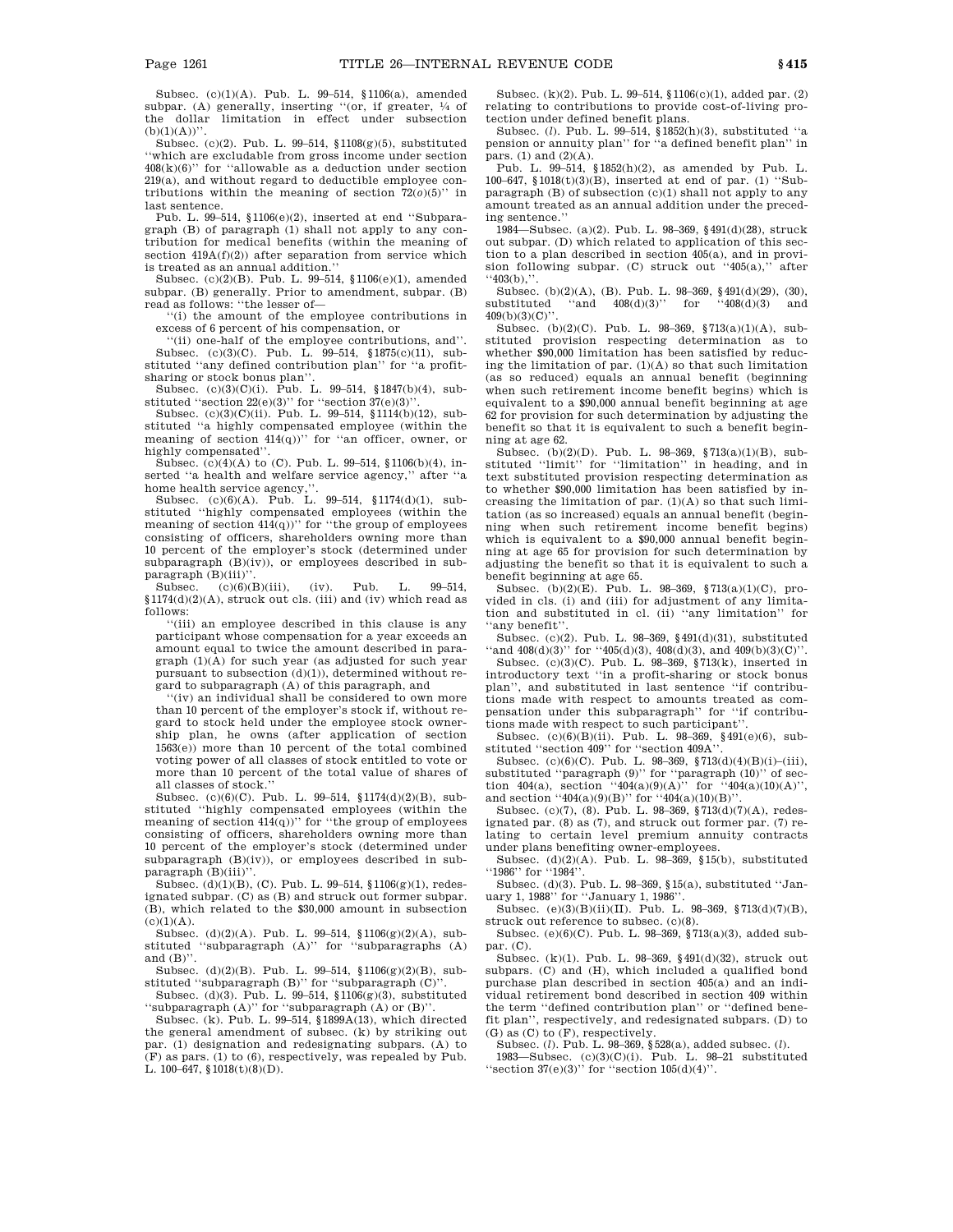1982—Subsec. (b)(1)(A). Pub. L. 97–248, §235(a)(1), substituted ''\$90,000'' for ''\$75,000''.

Subsec. (b)(2)(C). Pub. L. 97–248, §235(a)(3)(A), (e)(1), (2), inserted provisions relating to reduction under this subparagraph, and substituted ''\$90,000'' for ''\$75,000'' and ''62'' for ''55'', wherever appearing.

Subsec. (b)(2)(D), (E). Pub. L. 97–248, §235(e)(3), (4), added subpars. (D) and (E).

Subsec. (b)(7). Pub. L. 97–248, §235(a)(3)(B), substituted ''the greater of \$68,212 or one-half the amount otherwise applicable for such year under paragraph (1)(A) for '\$90,000''' for "'37,500' for '75,000''

Subsec. (c)(1)(A). Pub. L. 97–248, §235(a)(2), substituted ''\$30,000'' for ''\$25,000''.

Subsec. (c)(3). Pub. L. 97-248,  $§253(a)$ , designated existing provisions as subpars. (A) and (B) and added subpar. (C).

Subsec. (c)(4). Pub. L. 97–248, §251(c)(1), substituted '', home health service agencies, and certain churches, etc.'' for ''and home health service agencies'' in heading, in subpar. (A) inserted "(as determined for purposes of section  $403(b)(2)$ " after "by taking into account his service for the employer'', substituted ''a home health service agency, or a church, convention or association of churches, or an organization described in section  $414(e)(3)(B)(ii)$ " for "or a home health service agency'' in subpars. (A), (B) and (C), respectively, and, in subpar. (D), added cl. (iv).

Subsec. (c)(5). Pub. L. 97–248, §238(d)(5), struck out par. (5) relating to application with section 404(e)(4).

Subsec. (c)(8). Pub. L. 97–248, §251(c)(2), added par. (8). Subsec. (d)(1). Pub. L. 97–248, §235(b)(1), substituted ''benefit amounts'' for ''primary insurance amounts'' in provision following subpar. (C).

Pub. L. 97–248, §235(b)(3), substituted ''\$90,000'' for ''\$75,000'' in subpar. (A), and in subpar. (B) substituted ''\$30,000'' for ''\$25,000''.

Subsec. (d)(2)(A). Pub. L. 97–248, §235(b)(2)(B), substituted ''1984'' for ''1974''.

Subsec. (d)(3). Pub. L. 97–248, §235(b)(2)(A), added par. (3).

Subsec. (e)(1). Pub. L. 97–248, §235(c)(1), substituted "1.0" for "1.4"

Subsec. (e)(2)(B). Pub. L. 97–248, §235(c)(2)(A), substituted provisions that for purposes of this subsection, the defined benefit plan fraction for any year has a denominator which is the lesser of the product of 1.25 multiplied by the dollar limitation in effect under subsec. (b)(1)(A) for such year, or the product of 1.4 multiplied by the amount which may be taken into account under subsec.  $(b)(1)(B)$  with respect to such individual under the plan for such year, for provisions that such benefit plan fraction had a denominator which was the projected annual benefit of the participant under the plan (determined as of the close of the year) if the plan provided the maximum benefit allowable under subsec. (b).

Subsec. (e)(3)(B). Pub. L. 97–248, §235(c)(2)(B), substituted provision that the defined contribution plan fraction for any year has a denominator which, determined for such year and for each prior year of service with the employer, is the lesser of either the product of 1.25 multiplied by the dollar limitation in effect under subsec.  $(c)(1)(A)$  for such year (determined without regard to subsec. (c)(6)), or the product of 1.4 multiplied by the amount which may be taken into account under subsec.  $(c)(1)(B)$  (or subsec.  $(c)(7)$  or  $(8)$ , if applicable) with respect to such individual under such plan for such year, for provision that the denominator of such fraction was the sum of the maximum amount of annual additions to the participant's account which could have been made under subsec. (c) for such year and for each prior year of service with the employer (determined without regard to subsec. (c)(6)).

Subsec. (e)(6). Pub. L. 97–248, §235(d), added par. (6).

1981—Subsec. (a)(2). Pub. L. 97–34,  $\frac{1}{3}$ (g)(4)(A), struck out in provision preceding subpar. (A) ''Except as provided in paragraph (3)'', redesignated former subpar. (E) as (C), and in subpar. (C) as so designated, inserted ''described in section 408(k), or'', redesignated former subpar. (F) as (D), struck out former subpars. (C), relating to an individual retirement account described under section 408(a), (D), relating to an individual retirement annuity described in section 408(b), and (G), relating to a retirement bond described in section 409, and in provision following subpar. (D), substituted ''such a con-tract, plan, or pension,'' for ''such contract, annuity plan, account, annuity, plan, or bond'' and ''408(k)'' for  $(408(a), 408(b), or 409)$ 

Subsec. (a)(3). Pub. L. 97–34, §311(h)(3), struck out par. (3) which provided that par. (2) not apply to an account, annuity, or bond described in section 408(a), 408(b), or 409, established for the benefit of the spouse of the individual contributing to such account, or for such annuity or bond, if a deduction is allowed under section 220 to such individual with respect to such contribution for such year.

Subsec. (c)(2). Pub. L. 97–34,  $$311(g)(4)(B)$ , included in provision following subpar. (C) references to sections 403(b)(8) and 405(d)(3) and inserted ''without regard to employee contributions to a simplified employee pension allowable as a deduction under section 219(a), and without regard to deductible employee contributions within the meaning of section  $72(0)(5)$ 

Subsec. (c)(6)(C). Pub. L. 97–34, §333(b)(1), added subpar. (C).

Subsec. (e)(5). Pub. L. 97–34, §311(g)(4)(C), struck out '', any individual retirement account described in section 408(a), any individual retirement annuity de-

scribed in section 408(b), and any retirement bond de-<br>scribed in section 409,'' before ''for the benefit''.<br>1980—Subsec. (b)(7). Pub. L. 96–222, §101(a)(11), sub-<br>stituted in subpar. (C) ''under which benefits are determined solely by reference to length of service, the particular years during which service was rendered, age at retirement, and date of retirement'' for ''benefits under which are determined by multiplying a specified amount (which is the same amount for each participant) by the number of the participant's years of service'' and inserted in text following subpar. (E) provisions requiring that this paragraph not apply to a participant for any period for which he is a participant under another plan to which this section applies which is maintained by an employer maintaining this plan. Subsec. (c)(6)(A). Pub. L. 96–605 inserted '', or pur-

chased with cash contributed,'' after ''securities contributed''.

 $(c)(6)(B)(i)$ . Pub. L. 96–222,  $$101(a)(7)(L)(i)(VII), (iv)(I),$  substituted "a tax credit employee stock ownership plan'' for ''an ESOP'' and struck out ''leveraged'' before ''employee''.

Subsec. (e)(5). Pub. L. 96-222,  $\sqrt{101(a)(10)(1)}$ , inserted provisions requiring that for purposes of this section, any contribution by an employer to a simplified employee pension for an individual for a taxable year be treated as an employer contribution to a defined contribution plan for such individual for such year.

1978—Subsec. (a)(2). Pub. L. 95–600, §152(g)(1), (2), as amended by Pub. L. 96-222,  $$101(a)(10)(J)(iii)$ , added subpar. (E), redesignated former subpars. (E) and (F) as  $(F)$ and (G), respectively, and in provision following subpar. (G) as so redesignated, inserted ''408(k),'' after  $``408(b),$ ".

Subsec. (b)(7). Pub. L. 95–600, §153(a), added par. (7).<br>Subsec. (c)(6)(B)(i). Pub. L. 95–600, §141(f)(7), sub-

stituted ''leveraged employee stock ownership plan (within the meaning of section  $4975(e)(7)$ ) or an ESOP' for ''a plan which meets the requirements of section  $4975(e)(7)$  or section  $301(d)$  of the Tax Reduction Act of 1975''.

Subsec. (c)(6)(B)(ii). Pub. L. 95–600, §141(f)(7), substituted "has the meaning given to such term by section 409A'' for ''means, in the case of an employee stock ownership plan within the meaning of section  $4975(e)(7)$ . qualifying employer securities within the meaning of section  $4975(e)(8)$ , but only if they are described in section 301(d)(9)(A) of the Tax Reduction Act of 1975, or, in the case of an employee stock ownership plan described in section 301(d)(2) of the Tax Reduction Act of 1975, employer securities within the meaning of section 301(d)(9)(A) of such Act''.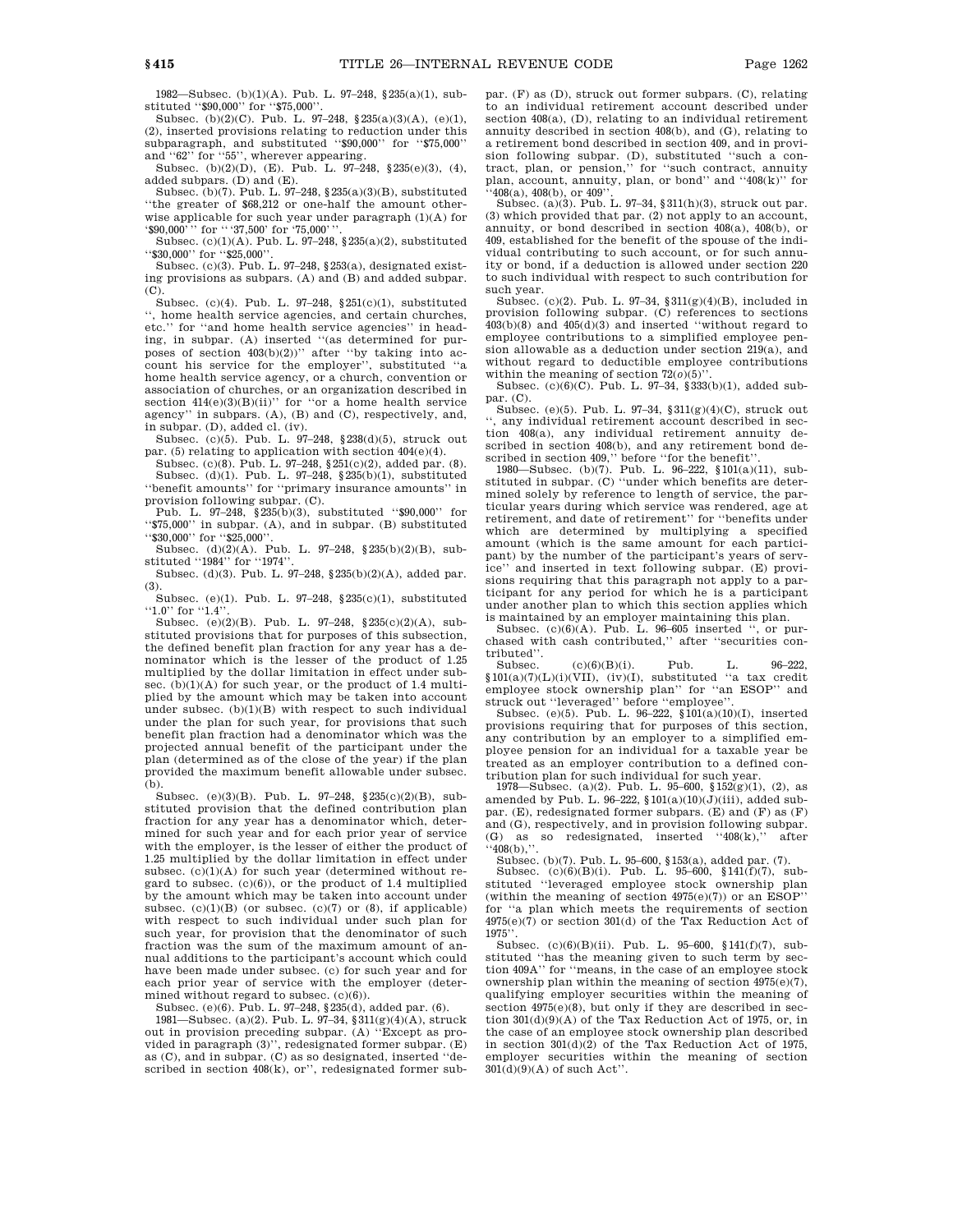Subsec. (e)(5). Pub. L. 95–600, §152(g)(3), inserted ''any simplified employee pension,'' after ''section 408(b),''.

Subsec. (k)(1)(G), (H). Pub. L. 95–600, §152(g)(4), added subpar. (G) and redesignated former subpar. (G) as (H). 1976—Subsec. (a)(2). Pub. L. 94–455, §1501(b)(3)(A), sub-

stituted ''Except as provided in paragraph (3), in the case'' for ''In the case''. Subsec. (a)(3). Pub. L. 94–455, §1501(b)(3)(B), added par.

(3).

Subsec. (b)(2)(A). Pub. L. 94–455, §1901(a)(65)(A), inserted closing parenthesis after ''409(b)(3)(C)''.

Subsec. (b)(2)(B). Pub. L. 94–455, §§1901(a)(65)(B), 1906(b)(13)(A), struck out ''or his delegate'' after ''Secretary'' and substituted "section  $401(a)(11)(G)(iii)$ " for ''section 401(a)(11)(H)(iii)''.

Subsec. (b)(2)(C), (6). Pub. L. 94–455, §1906(b)(13)(A), struck out ''or his delegate'' after ''Secretary''.

Subsec. (c)(4). Pub. L. 94–455, §§1901(b)(8)(D), 1906(b)(13)(A), substituted "educational organizations' for ''educational institutions'' in the heading and ''educational organization'' for ''educational institution'' in subpars. (A), (B), and (C), struck out ''or his delegate'' after ''Secretary'' in subpar. (D)(i), and substituted ''For purposes of this paragraph the term 'educational organization' means an educational organization described in section  $170(b)(1)(A)(ii)$ " for "For purposes of this paragraph the term 'educational institution' means an educational institution as defined in section  $151(e)(4)$ " in subpar. (D)(ii).

Subsec. (c)(5). Pub. L. 94–455, §1502(a)(1), added par. (5).

Subsec. (c)(6). Pub. L. 94–455, §803(f)(1), added par. (6). Subsec. (c)(7). Pub. L. 94–455, §1511(a), added par. (7). Subsec. (d)(1). Pub. L. 94–455, §1906(b)(13)(A), struck out ''or his delegate'' after ''Secretary''.

Subsec. (e)(3)(B). Pub. L. 94–455,  $\S 803(f)(2)$ , substituted ''with the employer determined without regard to paragraph (6) of such subsection)'' for ''with the employer''.

Subsec. (e)(5). Pub. L. 94–455, §803(b)(4), substituted ''For purposes of this section'' for ''For purposes of this subsection''.

Subsecs. (g), (i), (j). Pub. L. 94–455, §1906(b)(13)(A), struck out ''or his delegate'' after ''Secretary''.

#### EFFECTIVE DATE OF 2008 AMENDMENT

Pub. L. 110–458, title I, §103(b)(2)(B)(ii), Dec. 23, 2008, 122 Stat. 5103, provided that:

''(I) Except as provided in subclause (II), the amendment made by clause (i) [amending this section] shall apply to years beginning after December 31, 2008.

(II) A plan sponsor may elect to have the amendment made by clause (i) apply to any year beginning after December 31, 2007, and before January 1, 2009, or to any portion of any such year.''

Amendment by sections  $108(g)$  and  $109(d)(1)$  of Pub. L. 110–458 effective as if included in the provisions of Pub. L. 109–280 to which the amendment relates, except as otherwise provided, see section 112 of Pub. L. 110–458, set out as a note under section 72 of this title.

Pub. L. 110–458, title I, §122(b), Dec. 23, 2008, 122 Stat. 5114, provided that: ''The amendment made by this section [amending this section] shall apply to years beginning after December 31, 2008.

#### EFFECTIVE DATE OF 2006 AMENDMENT

Pub. L. 109–280, title III, §303(b), Aug. 17, 2006, 120 Stat. 921, provided that: ''The amendment made by subsection (a) [amending this section] shall apply to distributions made in years beginning after December 31,  $2005$ .

Pub. L. 109–280, title VIII, §821(d), Aug. 17, 2006, 120 Stat. 998, provided that:

''(1) IN GENERAL.—The amendments made by subsections (a) and (c) [amending this section] shall take effect as if included in the amendments made by section 1526 of the Taxpayer Relief Act of 1997 [Pub. L. 105–34].

''(2) SUBSECTION (b).—The amendments made by subsection (b) [amending this section] shall take effect as if included in the amendments made by section 647 of the Economic Growth and Tax Relief Reconciliation Act of 2001 [see section 647(c) of Pub. L. 107–16, set out as an Effective Date of 2001 Amendment note under section 403 of this title].''

Pub. L. 109–280, title VIII, §832(b), Aug. 17, 2006, 120 Stat. 1003, provided that: ''The amendment made by this section [amending this section] shall apply to years beginning after December 31, 2005.''

Pub. L. 109–280, title VIII, §867(b), Aug. 17, 2006, 120 Stat. 1025, provided that: ''The amendment made by this section [amending this section] shall apply to years beginning after December 31, 2006.''

Amendment by section  $906(b)(1)(A)$ , (B) of Pub. L. 109–280 applicable to any year beginning on or after Aug. 17, 2006, see section 906(c) of Pub. L. 109–280, set out as a note under section 414 of this title.

#### EFFECTIVE DATE OF 2005 AMENDMENT

Amendment by section 407(b) of Pub. L. 109–135 effective as if included in the provisions of the Economic Growth and Tax Relief Reconciliation Act of 2001, Pub. L. 107–16, to which such amendment relates, see section 407(c) of Pub. L. 109–135, set out as a note under section 402 of this title.

#### EFFECTIVE DATE OF 2004 AMENDMENTS

Amendment by section 404(b)(2) of Pub. L. 108–311 effective as if included in the provisions of the Economic Growth and Tax Relief Reconciliation Act of 2001, Pub. L. 107–16, to which such amendment relates, see section 404(f) of Pub. L. 108–311, set out as a note under section 45A of this title.

Amendment by Pub. L. 108–218 applicable, except as otherwise provided, to plan years beginning after Dec. 31, 2003, see section 101(d) of Pub. L. 108–218, set out as a note under section 404 of this title.

#### EFFECTIVE DATE OF 2002 AMENDMENT

Amendment by Pub. L. 107–147 effective as if included in the provisions of the Economic Growth and Tax Relief Reconciliation Act of 2001, Pub. L. 107–16, to which such amendment relates, see section 411(x) of Pub. L. 107–147, set out as a note under section 25B of this title.

#### EFFECTIVE DATE OF 2001 AMENDMENT

Pub. L. 107–16, title VI, §611(i), June 7, 2001, 115 Stat. 100, as amended by Pub. L. 107–147, title IV, §411(j)(3), Mar. 9, 2002, 116 Stat. 47, provided that:

''(1) IN GENERAL.—The amendments made by this section [amending this section and sections 401, 402, 404, 408, 457, 501, and 505 of this title] shall apply to years beginning after December 31, 2001.

''(2) DEFINED BENEFIT PLANS.—The amendments made by subsection (a) [amending this section] shall apply to years ending after December 31, 2001.''

''(3) SPECIAL RULE.—In the case of plan that, on June 7, 2001, incorporated by reference the limitation of section 415(b)(1)(A) of the Internal Revenue Code of 1986, section  $411(d)(6)$  of such Code and section  $204(g)(1)$  of the Employee Retirement Income Security Act of 1974 [29 U.S.C. 1054(g)(1)] do not apply to a plan amendment that—

''(A) is adopted on or before June 30, 2002,

''(B) reduces benefits to the level that would have applied without regard to the amendments made by subsection (a) of this section, and

''(C) is effective no earlier than the years described in paragraph (2).''

Amendment by section  $632(a)(1)$ ,  $(3)(C)-(F)$  of Pub. L. 107–16 applicable to years beginning after Dec. 31, 2001, see section 632(a)(4) of Pub. L. 107–16, set out as a note under section 72 of this title.

Pub. L. 107–16, title VI, §632(b)(2), June 7, 2001, 115 Stat. 115, provided that:

''(A) IN GENERAL.—The amendment made by paragraph (1) [amending this section] shall apply to limitation years beginning after December 31, 1999.

''(B) EXCLUSION ALLOWANCE.—Effective for limitation years beginning in 2000, in the case of any annuity con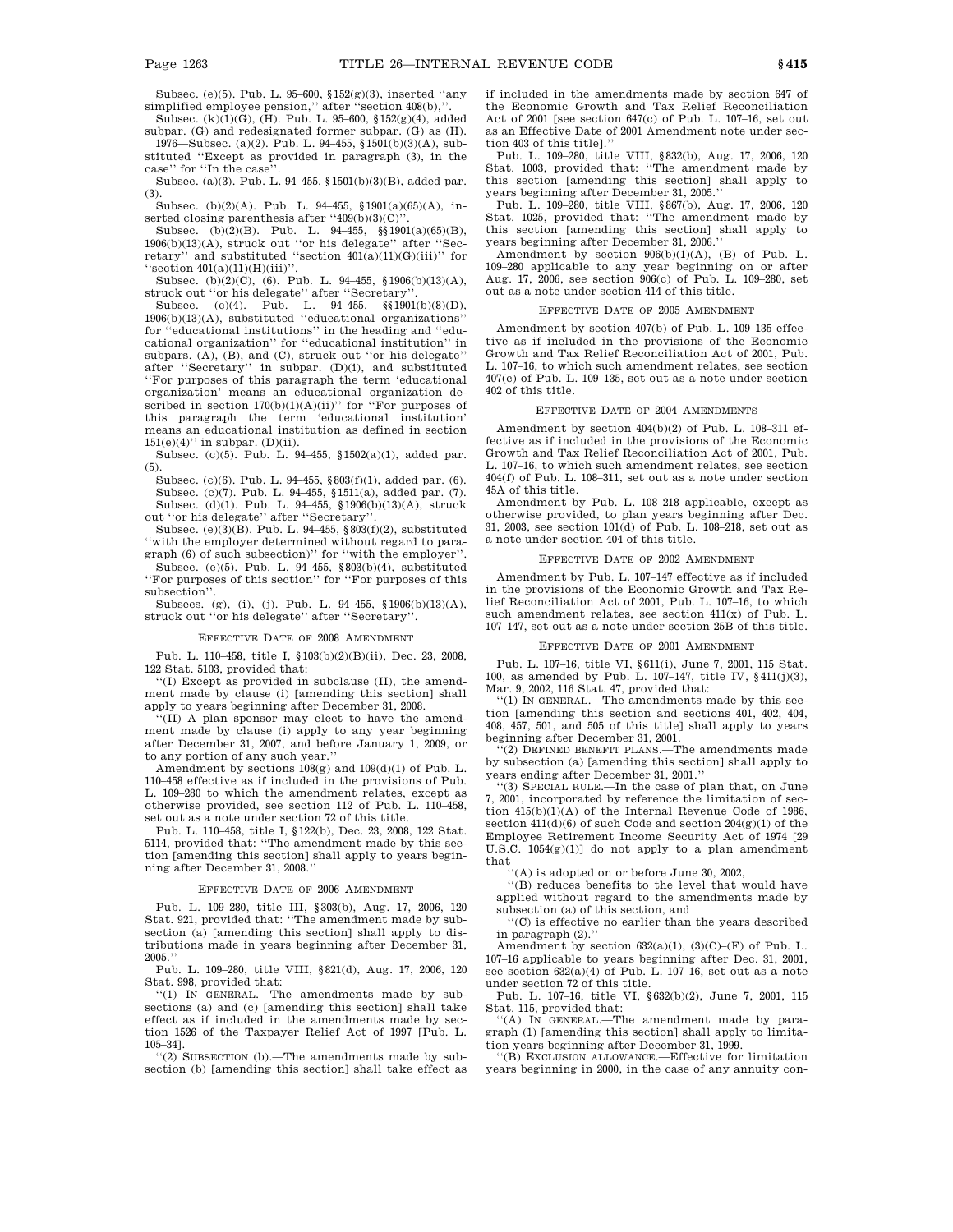tract described in section 403(b) of the Internal Revenue Code of 1986, the amount of the contribution disqualified by reason of section 415(g) of such Code shall reduce the exclusion allowance as provided in section 403(b)(2) of such Code.''

Amendment by section 641(e)(9), (10) of Pub. L. 107–16 applicable to distributions after Dec. 31, 2001, see section 641(f)(1) of Pub. L. 107–16, set out as a note under section 402 of this title.

Pub. L. 107–16, title VI, §654(c), June 7, 2001, 115 Stat. 131, provided that: ''The amendments made by this section [amending this section] shall apply to years beginning after December 31, 2001.''

#### EFFECTIVE DATE OF 2000 AMENDMENT

Amendment by Pub. L. 106–554 effective as if included in the provisions of the Taxpayer Relief Act of 1997, Pub. L. 105–34, to which such amendment relates, see section  $1(a)(7)$  [title III, § 314(g)] of Pub. L. 106–554, set out as a note under section 56 of this title.

### EFFECTIVE DATE OF 1997 AMENDMENT

Section 1526(c) of Pub. L. 105–34 provided that:

''(1) IN GENERAL.—The amendments made by this sec-tion [amending this section] shall apply to permissive service credit contributions made in years beginning after December 31, 1997.

'(2) TRANSITION RULE.-

''(A) IN GENERAL.—In the case of an eligible participant in a governmental plan (within the meaning of section  $414(d)$  of the Internal Revenue Code of 1986), the limitations of section 415(c)(1) of such Code shall not be applied to reduce the amount of permissive service credit which may be purchased to an amount less than the amount which was allowed to be purchased under the terms of the plan as in effect on the date of the enactment of this Act [Aug. 5, 1997].

''(B) ELIGIBLE PARTICIPANT.—For purposes of subparagraph (A), an eligible participant is an individual who first became a participant in the plan before the first plan year beginning after the last day of the calendar year in which the next regular session (following the date of the enactment of this Act) of the governing body with authority to amend the plan ends.'' Section 1527(b) of Pub. L. 105–34 provided that: ''The

amendment made by subsection (a) [amending this section] shall apply to years beginning after December 31, 1996.''

Amendment by section  $1530(c)(3)$ , (4) of Pub. L. 105-34 applicable to transfers made by trusts to, or for the use of, an employee stock ownership plan after Aug. 5, 1997, see section 1530(d) of Pub. L. 105–34, set out as a note under section 401 of this title.

#### EFFECTIVE DATE OF 1996 AMENDMENT

Amendment by section 1434(a) of Pub. L. 104–188 applicable to years beginning after Dec. 31, 1997, see section 1434(c) of Pub. L. 104–188, set out as a note under section 414 of this title.

Section 1444(e) of Pub. L. 104–188 provided that:<br>"(1) IN GENERAL.—The amendments made by subsections (a), (b), and (c) [amending this section and section 457 of this title] shall apply to years beginning after December 31, 1994. The amendments made by subsection (d) [amending this section] shall apply with respect to revocations adopted after the date of the enactment of this Act [Aug. 20, 1997].

''(2) TREATMENT FOR YEARS BEGINNING BEFORE JANU-ARY 1, 1995.—Nothing in the amendments made by this section shall be construed to imply that a governmental plan (as defined in section 414(d) of the Internal Revenue Code of 1986) fails to satisfy the requirements of section 415 of such Code for any taxable year beginning before January 1, 1995.''

Section 1446(b) of Pub. L. 104–188 provided that: ''The amendment made by this section [amending this section] shall apply to years beginning after December 31, 1996.''

Section 1449(c) of Pub. L. 104–188 provided that: ''The amendments made by this section [amending this section and provisions set out as a note under section 411 of this title] shall take effect as if included in the provisions of section 767 of the Uruguay Round Agreements Act [Pub. L. 103–465].''

Section 1452(d) of Pub. L. 104–188 provided that:

''(1) IN GENERAL.—Except as provided in paragraph (2), the amendments made by this section [amending this section and sections 416 and 4980A of this title] shall apply to limitation years beginning after December 31, 1999.

''(2) EXCESS DISTRIBUTIONS.—The amendment made by subsection (b) [amending section 4980A of this title] shall apply to years beginning after December 31, 1996.''

### EFFECTIVE DATE OF 1994 AMENDMENT

Amendment by section 732(b) of Pub. L. 103–465 applicable to years beginning after Dec. 31, 1994, and, to the extent of providing for the rounding of indexed amounts, not applicable to any year to the extent the rounding would require the indexed amount to be reduced below the amount in effect for years beginning in 1994, see section 732(e) of Pub. L. 103–465, set out as a note under section 401 of this title.

Amendment by section 767(b) of Pub. L. 103–465 applicable to plan years and limitation years beginning after Dec. 31, 1994, except that employer may elect to treat such amendment as effective on or after Dec. 8, 1994, with provisions relating to reduction of accrued benefits, exception, and timing of plan amendment, see section 767(d) of Pub. L. 103–465, as amended, set out as a note under section 411 of this title.

#### EFFECTIVE DATE OF 1992 AMENDMENT

Amendment by Pub. L. 102–318 applicable to distributions after Dec. 31, 1992, see section 521(e) of Pub. L. 102–318, set out as a note under section 402 of this title.

#### EFFECTIVE DATE OF 1989 AMENDMENT

Section 7304(c)(2) of Pub. L. 101–239 provided that: ''The amendment made by this subsection [amending this section] shall apply to years beginning after July 12, 1989.''

#### EFFECTIVE DATE OF 1988 AMENDMENT

Amendment by sections  $1011(d)(2)$ , (3), (6), (7) and  $1018(t)(3)(B)$ ,  $(8)(D)$  of Pub. L. 100-647 effective, except as otherwise provided, as if included in the provision of the Tax Reform Act of 1986, Pub. L. 99–514, to which such amendment relates, see section 1019(a) of Pub. L. 100–647, set out as a note under section 1 of this title.

Section 6054(b) of Pub. L. 100–647, as amended by Pub. L. 101–239, title VII, §7816(h), Dec. 19, 1989, 103 Stat. 2421, provided that:

''(1) IN GENERAL.—Except as provided in this subsection, the amendment made by this section [amending this section] shall apply to years beginning after December 31, 1982.

''(2) ELECTION.—Section 415(b)(10)(C) of the 1986 Code (as added by subsection (a)) shall not apply to any year beginning before January 1, 1990.''

Section 6059(b) of Pub. L. 100–647 provided that: ''The amendment made by this section [amending this section] shall apply as if included in the amendments made by section 1106(b)(2) of the Reform Act [Pub. L. 99–514].''

#### EFFECTIVE DATE OF 1986 AMENDMENT

Section 1106(i) of Pub. L. 99–514, as amended by Pub. L. 100–647, title I, §1011(d)(5), title VI, §6062(a), Nov. 10, 1988, 102 Stat. 3460, 3700, provided that:

''(1) IN GENERAL.—Except as provided in this subsection, the amendments made by this section [amending this section and sections 401, 402, 404, 416, and 818 of this title] shall apply to years beginning after December 31, 1986.

''(2) COLLECTIVE BARGAINING AGREEMENTS.—In the case of a plan in effect before March 1, 1986, pursuant to 1 or more collective bargaining agreements between employee representatives and 1 or more employers, the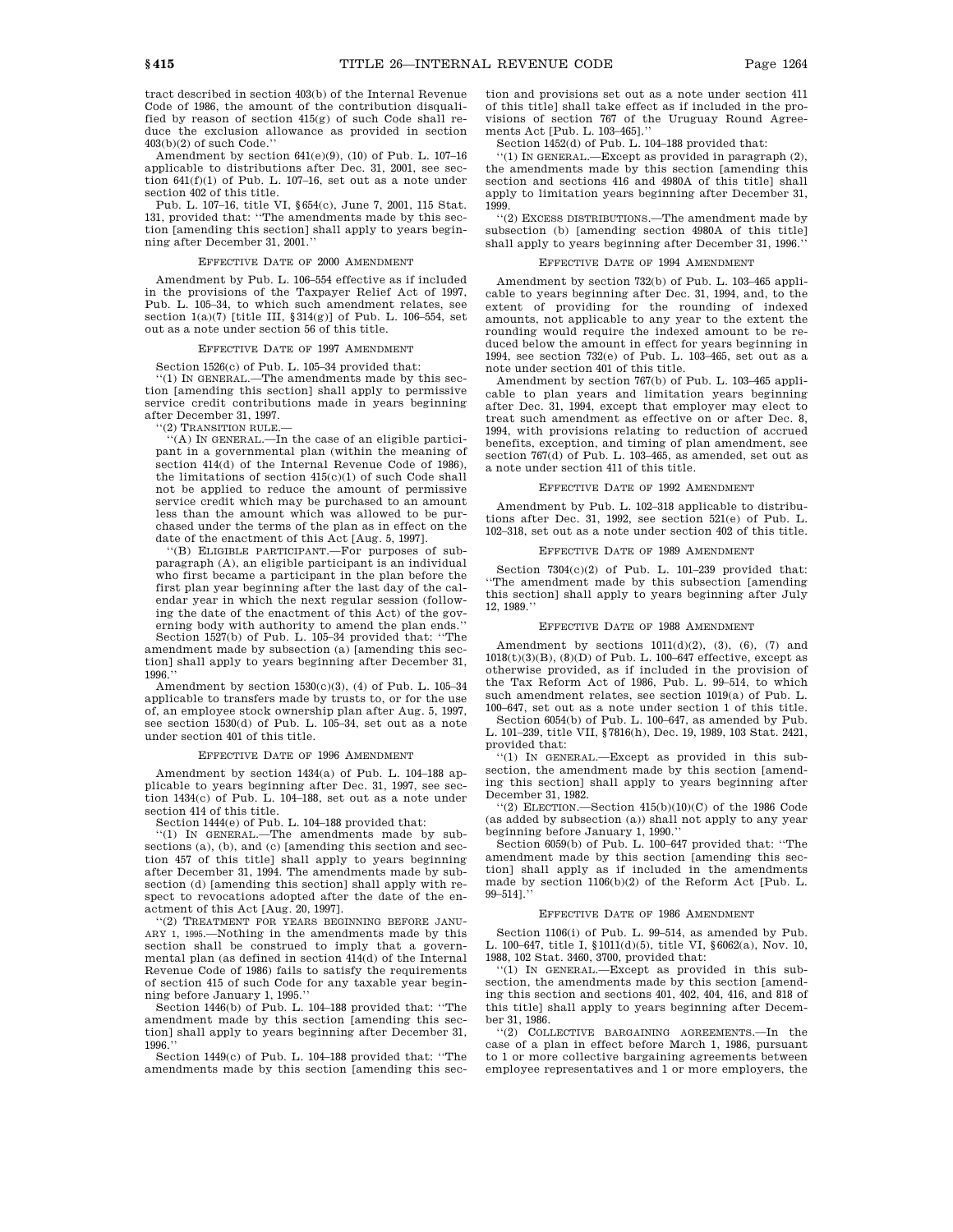amendments made by this section (other than subsection (d)) shall not apply to contributions or benefits pursuant to such agreement in years beginning before October 1, 1991.

''(3) RIGHT TO HIGHER ACCRUED DEFINED BENEFIT PRE-SERVED.—

''(A) IN GENERAL.—In the case of an individual who is a participant (as of the 1st day of the 1st year to which the amendments made by this section apply) in a defined benefit plan which is in existence on May 6, 1986, and with respect to which the requirements of section 415 of the Internal Revenue Code of 1986 have been met for all plan years, if such individual's current accrued benefit under the plan exceeds the limitation of subsection (b) of section 415 of such Code (as amended by this section), then (in the case of such plan), for purposes of subsections (b) and (e) of such section, the limitation of such subsection  $(b)(1)(A)$ with respect to such individual shall be equal to such current accrued benefit.

''(B) CURRENT ACCRUED BENEFIT DEFINED.—

''(i) IN GENERAL.—For purposes of this paragraph, the term 'current accrued benefit' means the individual's accrued benefit (at the close of the last year to which the amendments made by this section do not apply) when expressed as an annual benefit (within the meaning of section 415(b)(2) of such Code).

''(ii) SPECIAL RULE.—For purposes of determining the amount of any individual's current accrued benefit—

''(I) no change in the terms and conditions of the plan after May 5, 1986, and

''(II) no cost-of-living adjustment occurring after May 5, 1986,

shall be taken into account. For purposes of subclause (I), any change in the terms and conditions of the plan pursuant to a collective bargaining agreement ratified before May 6, 1986, shall be treated as a change made before May 6, 1986.

''(4) TRANSITION RULE WHERE THE SUM OF DEFINED CON-TRIBUTION AND DEFINED BENEFIT PLAN FRACTIONS EX-CEEDS 1.0.—In the case of a plan which satisfied the requirements of section 415 of the Internal Revenue Code of 1986 for its last year beginning before January 1, 1987, the Secretary of the Treasury or his delegate shall prescribe regulations under which an amount is subtracted from the numerator of the defined contribution plan fraction (not exceeding such numerator) so that the sum of the defined benefit plan fraction and the defined contribution plan fraction computed under section 415(e)(1) of such Code does not exceed 1.0 for such year (determined as if the amendments made by this section were in effect for such year).

''(5) EFFECTIVE DATE FOR SUBSECTION (d).—

''(A) IN GENERAL.—Except as provided in subparagraph (B), the amendment made by subsection (d) [amending sections 401, 404, 416, and 818 of this title] shall apply to benefits accruing in years beginning after December 31, 1988.

''(B) COLLECTIVE BARGAINING AGREEMENTS.—In the case of a plan described in paragraph (2), the amendments made by subsection (d) shall apply to benefits accruing in years beginning on or after the earlier of—

"(i) the later of—<br>"(I) the date determined under paragraph  $(2)(A)$ , or

''(II) January 1, 1989, or ''(ii) January 1, 1991.

''(6) SPECIAL RULE FOR AMENDMENT MADE BY SUB-SECTION (e).—The amendment made by subsection (e) [amending this section] shall not require the recomputation, for purposes of section 415(e) of the Internal Revenue Code of 1986, of the annual addition for any

year beginning before 1987.'' [Section 6062(b) of Pub. L. 100–647 provided that: ''The amendment made by this section [amending section 1106(i) of Pub. L. 99–514, set out above] shall take effect as if included in the provisions of section 1106 of the Reform Act [Pub. L. 99–514].'']

Amendment by section  $1108(g)(5)$  of Pub. L. 99-514 applicable to years beginning after Dec. 31, 1986, see section 1108(h) of Pub. L. 99–514, set out as a note under section 219 of this title.

Amendment by section 1114(b)(12) of Pub. L. 99–514 applicable to years beginning after Dec. 31, 1988, see section  $1114(c)(3)$  of Pub. L. 99-514, set out as a note under section 414 of this title.

Section 1174(d)(3) of Pub. L. 99–514 provided that: ''The amendments made by this subsection [amending this section] shall apply to years beginning after December 31, 1986.''

Amendment by sections  $1847(b)(4)$ ,  $1852(h)(2)$ , (3), and 1875(c)(9), (11) of Pub. L. 99–514 effective, except as otherwise provided, as if included in the provisions of the Tax Reform Act of 1984, Pub. L. 98–369, div. A, to which such amendment relates, see section 1881 of Pub. L. 99–514, set out as a note under section 48 of this title.

Amendment by section 1898(b)(15)(C) of Pub. L. 99–514 effective as if included in the provision of the Retirement Equity Act of 1984, Pub. L. 98–397, to which such amendment relates, except as otherwise provided, see section 1898(j) of Pub. L. 99–514, set out as a note under section 401 of this title.

#### EFFECTIVE DATE OF 1984 AMENDMENT

Amendment by section 15 of Pub. L. 98–369 applicable to taxable years ending after Dec. 31, 1983, see section 18(a) of Pub. L. 98–369, set out as a note under section 48 of this title.

Amendment by section 491(d)(28)–(32) of Pub. L. 98–369 applicable to obligations issued after Dec. 31, 1983, see section 491(f)(1) of Pub. L. 98–369, set out as a note under section 62 of this title.

Amendment by section 491(e)(6) of Pub. L. 98–369 effective Jan. 1, 1984, see section  $491(f)(3)$  of Pub. L. 98–369, set out as a note under section 401 of this title.

Amendment by section 528(a) of Pub. L. 98–369 applicable to years beginning after Mar. 31, 1984, see section 528(c) of Pub. L. 98–369, set out as a note under section 401 of this title.

Amendment by section 713 of Pub. L. 98–369 effective as if included in the provision of the Tax Equity and Fiscal Responsibility Act of 1982, Pub. L. 97–248, to which such amendment relates, see section 715 of Pub. L. 98–369, set out as a note under section 31 of this title.

#### EFFECTIVE DATE OF 1983 AMENDMENT

Amendment by Pub. L. 98–21 applicable to taxable years beginning after Dec. 31, 1983, except that if an individual's annuity starting date was deferred under section 105(d)(6) of this title as in effect on the day before Apr. 20, 1983, such deferral shall end on the first day of such individual's first taxable year beginning after Dec. 31, 1983, see section 122(d) of Pub. L. 98–21, set out as a note under section 22 of this title.

#### EFFECTIVE DATE OF 1982 AMENDMENT

Section 235(g) of Pub. L. 97–248, as amended by Pub. L. 97–448, title III, §306(a)(10), Jan. 12, 1983, 96 Stat. 2404; Pub. L. 98–369, div. A, title VII, §713(a)(2), (4), (f)(3), July 18, 1984, 98 Stat. 956, 959; Pub. L. 99–514, §2, Oct. 22, 1986, 100 Stat. 2095, provided that:

''(1) IN GENERAL.—

''(A) NEW PLANS.—In the case of any plan which is not in existence on July 1, 1982, the amendments made by this section [amending this section and section 404 of this title] shall apply to years ending after July 1, 1982.

''(B) EXISTING PLANS.—

''(i) In the case of any plan which is in existence on July 1, 1982, the amendments made by this section [amending this section and section 404 of this title] shall apply to years beginning after December 31, 1982.

''(ii) PLAN REQUIREMENTS.—A plan shall not be treated as failing to meet the requirements of section 401(a)(16) of the Internal Revenue Code of 1986 [formerly I.R.C. 1954] for any year beginning before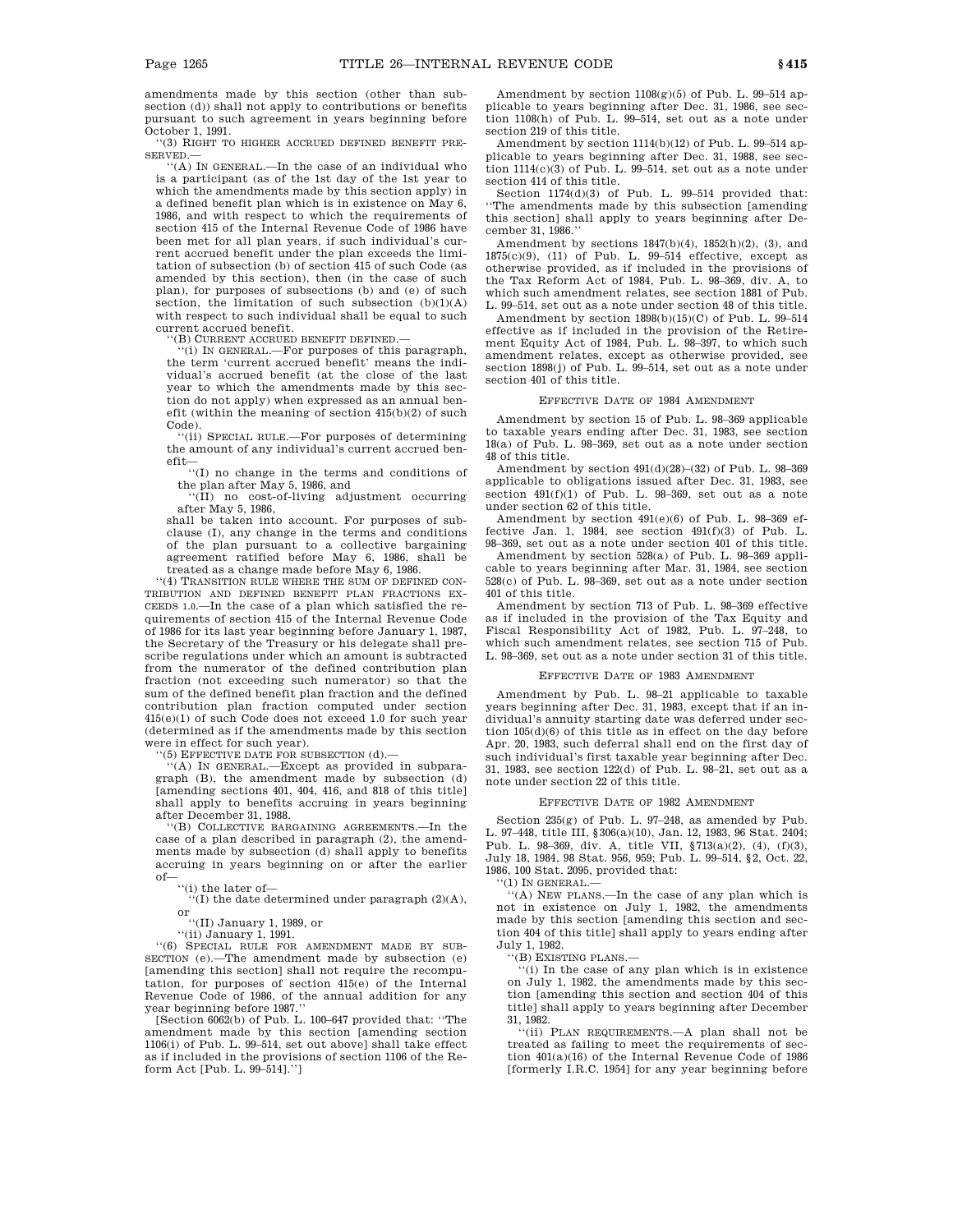January 1, 1984, merely because such plan provides for benefit or contribution limits which are in excess of the limitations under section 415 of such Code, as amended by this section. The preceding sentence shall not apply to any plan which provides such limits in excess of the limitation under sec-

tion 415 of such Code before such amendments. ''(2) AMENDMENTS RELATED TO COST-OF-LIVING ADJUST-

MENTS.— ''(A) IN GENERAL.—Except as provided in subpara-

graph (B), the amendments made by subsection (b) [amending this section] shall apply to adjustments for years beginning after December 31, 1982.

''(B) ADJUSTMENT PROCEDURES.—The amendments made by subsections (b)(1) and (b)(2)(B) [amending this section] shall apply to adjustments for years beginning after December 31, 1985.

'(3) TRANSITION RULE WHERE THE SUM OF DEFINED CON-TRIBUTION AND DEFINED BENEFIT PLAN FRACTIONS EX-CEEDS 1.0.—In the case of a plan which satisfied the requirements of section 415 of the Internal Revenue Code of 1986 for the last year beginning before January 1, 1983, the Secretary of the Treasury or his delegate shall prescribe regulations under which an amount is subtracted from the numerator of the defined contribution plan fraction (not exceeding such numerator) so that the sum of the defined benefit plan fraction and the defined contribution plan fraction computed under section 415(e)(1) of the Internal Revenue Code of 1986 (as amended by the Tax Equity and Fiscal Responsibility Act of 1982) does not exceed 1.0 for such year. A similar rule shall apply with respect to the last plan year beginning before January 1, 1984, for purposes of applying section 416(h) of the Internal Revenue Code of 1986

'(4) RIGHT TO HIGHER ACCRUED DEFINED BENEFIT PRE-SERVED.—

''(A) IN GENERAL.—In the case of an individual who is a participant before January 1, 1983, in a defined benefit plan which is in existence on July 1, 1982, and with respect to which the requirements of section 415 of such Code have been met for all years, if such individual's current accrued benefit under such plan exceeds the limitation of subsection (b) of section 415 of the Internal Revenue Code of 1986 (as amended by this section), then (in the case of such plan) for purposes of subsections (b) and (e) of such section, the limitation of such subsection (b) with respect to such individual shall be equal to such current accrued benefit.

''(B) CURRENT ACCRUED BENEFIT DEFINED.—

''(i) IN GENERAL.—For purposes of this paragraph, the term 'current accrued benefit' means the individual's accrued benefit (at the close of the last year beginning before January 1, 1983) when expressed as an annual benefit (within the meaning of section 415(b)(2) of such Code as in effect before the amendments made by this Act). In the case of any plan described in the first sentence of paragraph (5), the preceding sentence shall be applied by substituting for 'January 1, 1983' the applicable date

determined under paragraph (5). ''(ii) SPECIAL RULE.—For purposes of determining the amount of any individual's current accrued benefit—

''(I) no change in the terms and conditions of the plan after July 1, 1982, and

''(II) no cost-of-living adjustment occurring after July 1, 1982,

shall be taken into account. For purposes of subclause (I), any change in the terms and conditions of the plan pursuant to a collective bargaining agreement entered into before July 1, 1982, and ratified before September 3, 1982, shall be treated as a change made before July 1, 1982.

''(5) SPECIAL RULE FOR COLLECTIVE BARGAINING AGREE-MENTS.—In the case of a plan maintained on the date of the enactment of this Act [Sept. 3, 1982] pursuant to 1 or more collective bargaining agreements between employee representatives and 1 or more employers, the amendments made by this section [amending this section and section 404 of this title] and section 242 [amending section 401 of this title and enacting a provision set out as a note under section 401 of this title] (relating to age 701 ⁄2) shall not apply to years beginning before the earlier of—

''(A) the date on which the last of the collective bargaining agreements relating to the plan terminates (determined without regard to any extension thereof agreed to after the date of the enactment of this Act [Sept. 3, 1982]), or ''(B) January 1, 1986.

For purposes of subparagraph (A), any plan amendment made pursuant to a collective bargaining agreement relating to the plan which amends the plan solely to conform to any requirement added by this section and section 242 shall not be treated as a termination of such collective bargaining agreement.''

Amendment by section 238(d)(5) of Pub. L. 97–248 applicable to years beginning after Dec. 31, 1983, see section 241 of Pub. L. 97–248, set out as an Effective Date note under section 416 of this title.

Amendment by section 251(c)(1), (2) of Pub. L. 97–248 applicable to years beginning after Dec. 31, 1981, see section 251(e)(3) of Pub. L. 97–248, set out as a note under section 403 of this title.

Amendment by section 253(a) of Pub. L. 97–248 applicable to taxable years beginning after Dec. 31, 1981, see section 253(c) of Pub. L. 97–248, set out as a note under section 404 of this title.

#### EFFECTIVE DATE OF 1981 AMENDMENT

Amendment by section  $311(g)(4)$ ,  $(h)(3)$  of Pub. L. 97-34 applicable to years beginning after Dec. 31, 1981, see section 311(i)(4) of Pub. L. 97-34, set out as a note under section 219 of this title.

Section 333(b)(2) of Pub. L. 97–34 provided that: ''The amendment made by this subsection [amending this section] shall apply to years beginning after December 31, 1981.''

#### EFFECTIVE DATE OF 1980 AMENDMENTS

Section 222(b) of Pub. L. 96–605 provided that: ''The amendment made by subsection (a) [amending this section] shall apply with respect to years beginning after December 31, 1980.''

Section  $101(b)(1)(G)$  of Pub. L. 96-222 provided that: ''The amendment made by subparagraph (I) of subsection (a)(10) [amending this section] shall apply to taxable years beginning after the date of the enactment of this Act [Apr. 1, 1980].''

Amendment by section  $101(a)(7)(L)(i)(VII)$ , (iv)(i),  $(10)(J)(iii)$ ,  $(11)$  of Pub. L. 96-222 effective, except as otherwise provided, as if it had been included in the provisions of the Revenue Act of 1978, Pub. L. 95–600, to which such amendment relates, see section 201 of Pub. L. 96–222, set out as a note under section 32 of this title.

#### EFFECTIVE DATE OF 1978 AMENDMENT

Amendment by section 141(f)(7) of Pub. L. 95–600 effective for years beginning after Dec. 31, 1978, and with respect to qualified investment for taxable years beginning after Dec. 31, 1978, see section 141(g)(1) of Pub. L. 95–600, set out as an Effective Date note under section 409 of this title.

Section  $141(g)(5)$  of Pub. L. 95–600, as added by Pub. L. 96–222, title I, §101(a)(7)(B), Apr. 1, 1980, 94 Stat. 197, provided that: ''The amendment made by subsection (f)(7) [amending this section] shall apply to years beginning after December 31, 1978.''

Amendment by section 152(g) of Pub. L. 95–600 applicable to taxable years beginning after Dec. 31, 1978, see section 152(h) of Pub. L. 95–600, set out as a note under section 408 of this title.

Section 153(b) of Pub. L. 95–600 provided that: ''The amendment made by this section [amending this section] shall apply to years beginning after December 31, 1978.''

#### EFFECTIVE DATE OF 1976 AMENDMENT

Amendment by section 803(b)(4), (f) of Pub. L. 94–455 effective for years beginning after Dec. 31, 1975, see sec